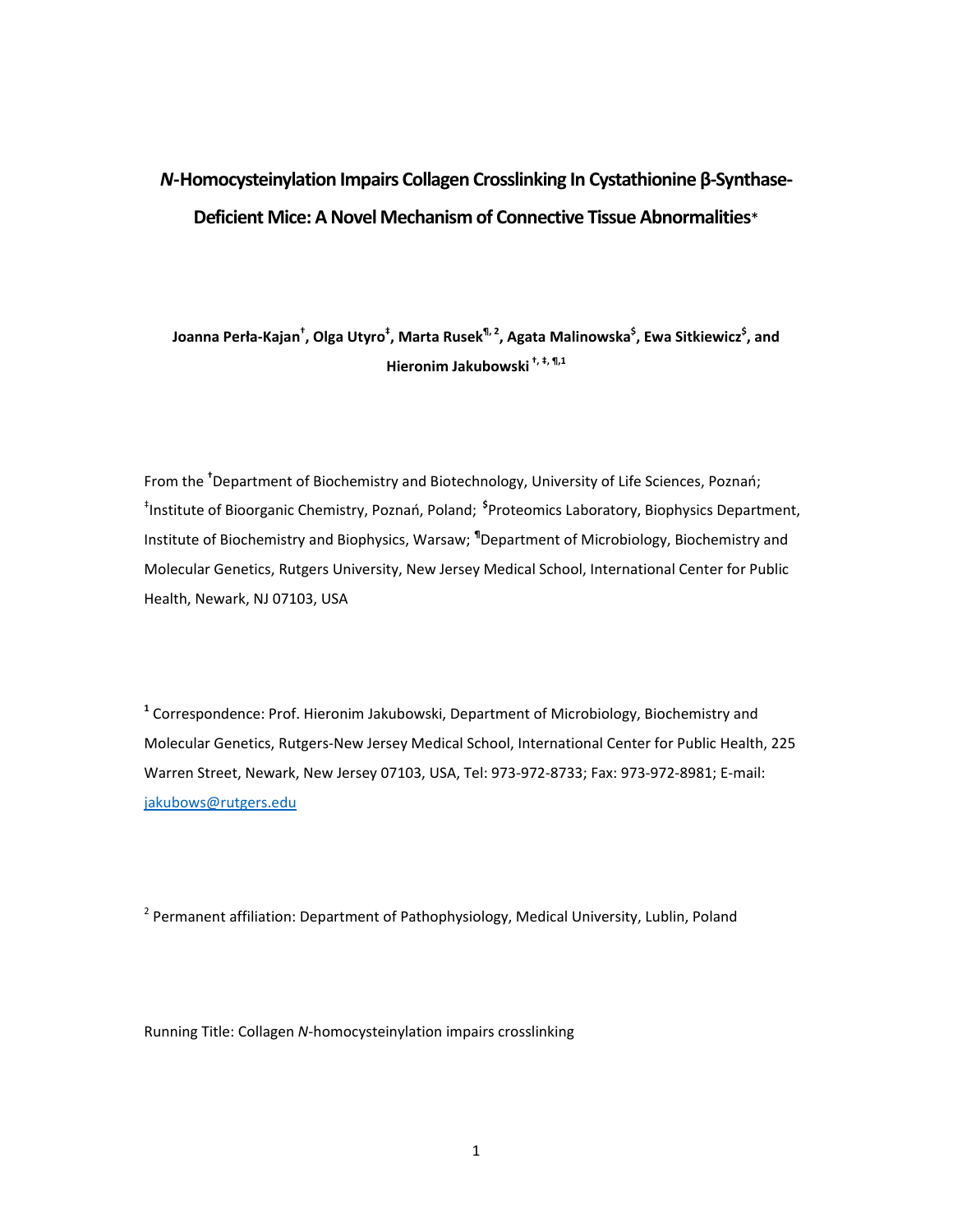**ABSTRACT** Cystathionine β-synthase (CBS) deficiency, a genetic disorder in homocysteine (Hcy) metabolism in humans, elevates plasma Hcy-thiolactone and leads to connective tissue abnormalities affecting cardiovascular and skeletal systems. However, the underlying mechanism of these abnormalities is not understood. Hcy-thiolactone has the ability to form isopeptide bonds with protein lysine residues, which generates *N*-homocysteinylated protein. Because lysine residues are involved in collagen crosslinking, *N*-homocysteinylation of these lysines should impair crosslinking. Using a *Tg-I278T Cbs*-/- mouse model of hyperhomocysteinamia (HHcy) that recapitulates connective tissue abnormalities observed in CBS-deficient patients, we show that *N*-Hcy-collagen was elevated in bone, tail, and heart of *Cbs*-/- mice, while pyridinoline crosslinks were significantly reduced. Plasma deoxypyridinoline crosslink and crosslinked carboxyterminal telopeptide of type I collagen were also significantly reduced in *Cbs<sup>-/-</sup>* mice. Lysine oxidase activity and mRNA level were not reduced by the *Cbs*-/- genotype. We also show that collagen carries *S*-linked Hcy bound to the thiol of *N*-linked Hcy. *In vitro* experiments show that Hcy-thiolactone modifies lysine residues in collagen type I alpha-1 chain. Residue K160, located in the non-helical *N*-telopeptide region and involved in pyridinoline crosslink formation, was also *N*-homocysteinylated *in vivo*. Taken together, our findings show that *N*homocysteinylation of collagen in *Cbs*-/- mice impairs its crosslinking. These findings explain at least in part connective tissue abnormalities observed in HHcy.

*Key Words: hyperhomocysteinemia, homocysteine thiolactone, collagen modification, pyridinoline crosslinks, N-telopeptide, Col1A1*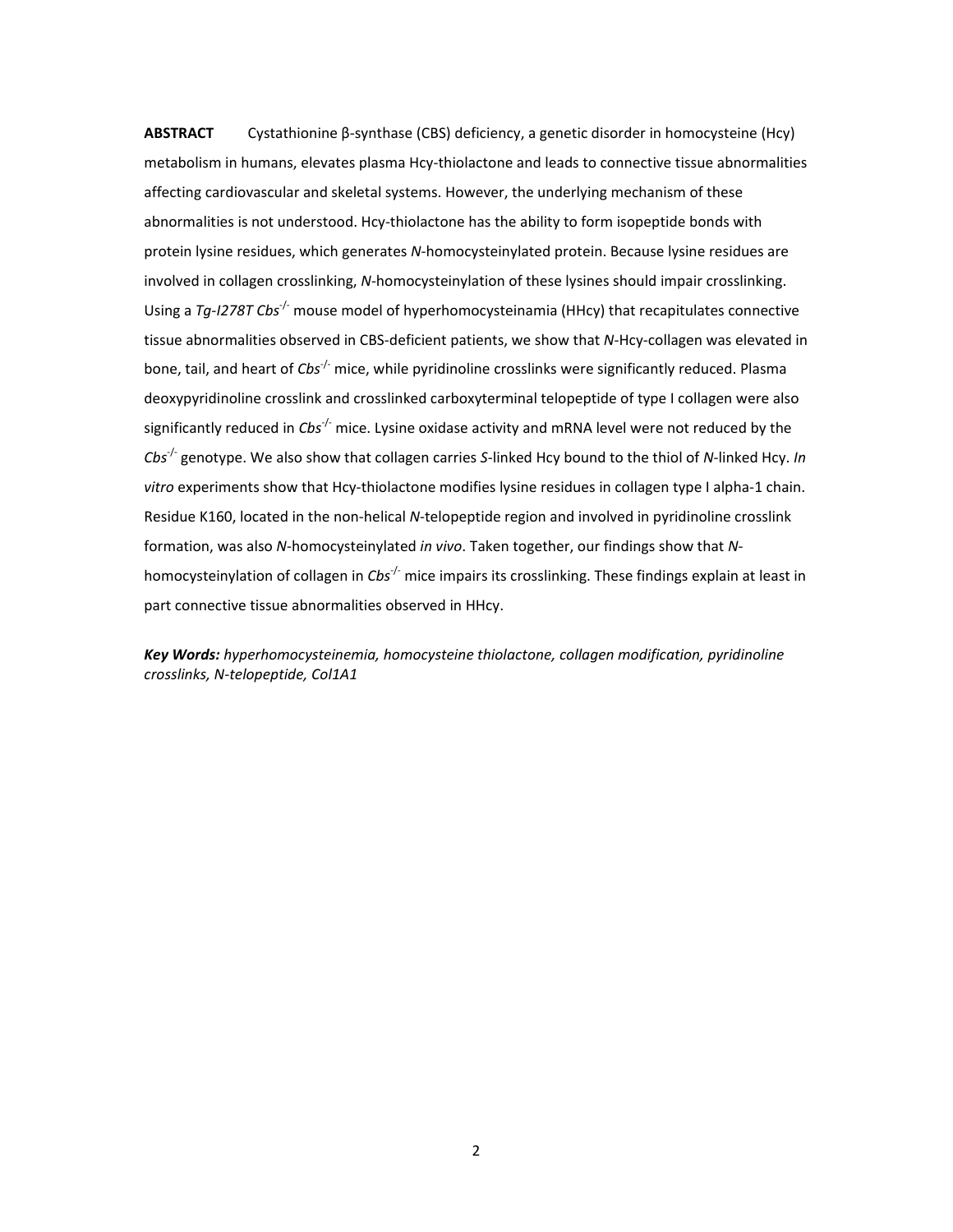Homocysteine (Hcy) is an intermediary metabolite that arises from the metabolism of the essential dietary protein amino acid methionine (Met). Hcy levels are regulated by remethylation to Met, catalyzed by Met synthase (with methyltetrahydrofolate cofactor provided by the MTHFR enzyme) and betaine-Hcy methyltransferase, as well as by transsulfuration to cysteine, the first step of which is catalyzed by cystathionine β-synthase (CBS) (1).

Hcy is also metabolized to the thioester Hcy-thiolactone in an error-editing reaction in protein biosynthesis when Hcy is erroneously selected in place of Met by methionyl-tRNA synthetase (MetRS) (2). Hcy-thiolactone forms isopeptide bonds with protein lysine residues, generating *N*-Hcyprotein in a process called *N*-homocysteinylation (3-5).

Genetic or nutritional deficiencies in Hcy metabolism lead to hyperhomocysteinemia (HHcy) characterized by the accumulation in the blood and tissues of Hcy, Hcy-thiolactone and *N*-Hcyprotein, which have been linked to neurological and cardiovascular diseases (6). For example, Hcythiolactone is a predictor of acute myocardial infarction in patients with angiographically confirmed cardiovascular disease in a large randomized controlled clinical trial with over 2000 patients (7).

In humans, severe HHcy due to *CBS* deficiency causes connective tissue abnormalities in most body systems, including bones and vasculature (1). HHcy due to MTHFR deficiency has also been linked to bone abnormalities in humans (8, 9). Similar connective tissue abnormalities affecting bones are also observed in *Cbs*-/- mice (10, 11).

Collagen is a major component of fibrous connective tissues such as tendons and bone (12). It is the most abundant protein and accounts for 25-35% of total body protein content in mammals. Collagenous fibers provide structural support and resistance to stretch forces. Mechanical properties of collagenous fibers come from specific inter-chain crosslinks involving lysine residues within and between collagen chains (13). The crosslink formation is initiated by the conversion of specific lysine and hydroxylysine resides to the aldehydes allysine and hydroxyallysine, respectively, catalyzed by lysine oxidase (LOX) (14, 15). The allysine or hydroxyallysine and ε-amino group of a neighboring lysine residue react spontaneously to form a Schiff-base adduct, which matures into a stable pyridinoline crosslink (16). There are one to two crosslinks per triple helical collagen unit. The main fibril-forming collagens (type I, II, and III) have four cross-linking sites, one in each of the short nonhelical ends of collagen molecules (telopeptides) and two in the triple helical region, close to its *N*and *C*-terminal ends. The pyridinoline crosslinks occur in bone, skeletal tissues, and cartilage collagens and provide the tensile strength and mechanical stability of collagen fibrils, required for normal function of connective tissues (12, 13).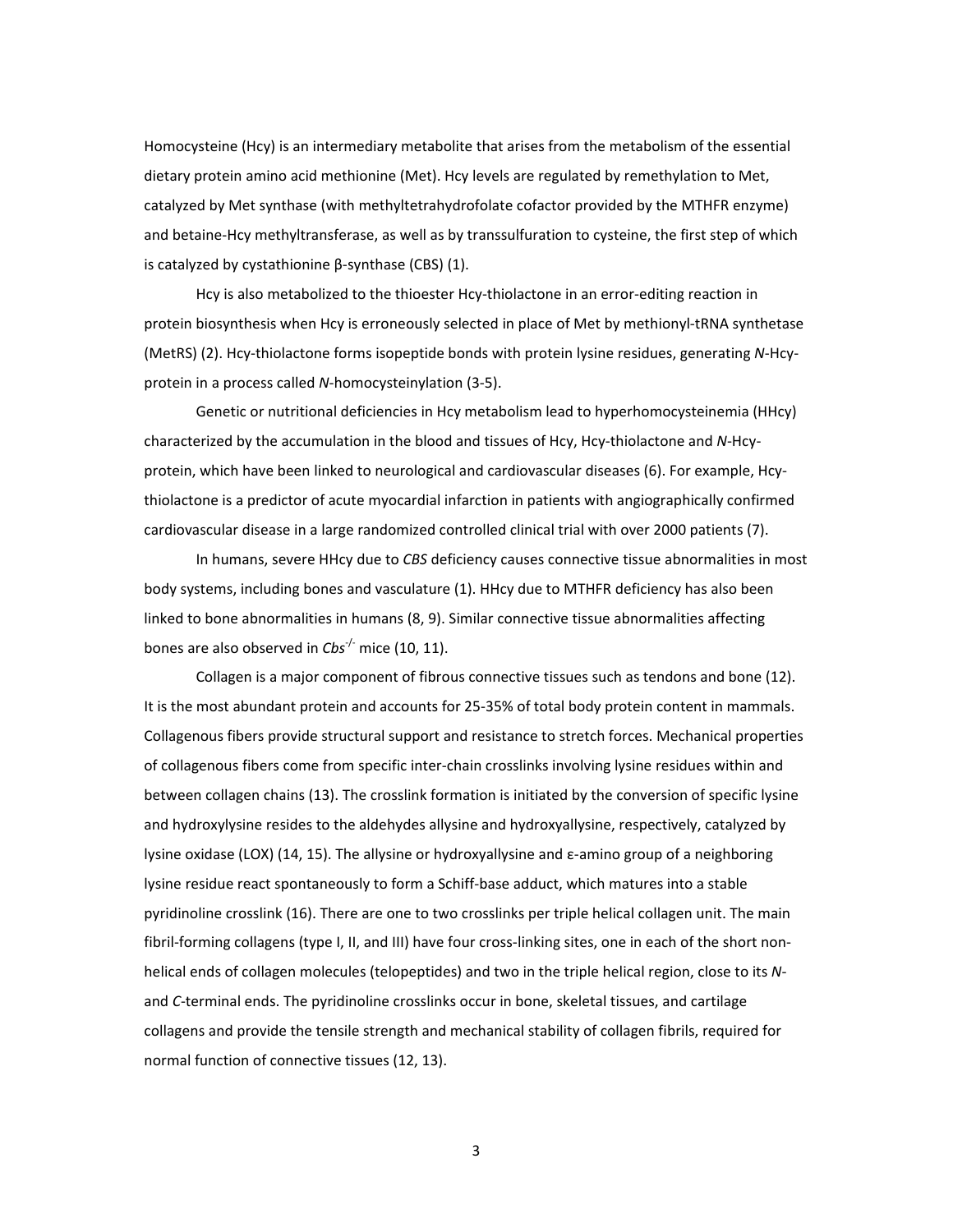Mechanisms by which HHcy causes connective tissue abnormalities are not understood. Because collagen lysine residues are involved in crosslink formation, *N*-homocysteinylation of these lysines should impair crosslinking (3, 17). To examine this prediction, we studied collagen *N*homocysteinylation and crosslinking in tissues of *Cbs<sup>-/-</sup>* mice and their *Cbs<sup>+/-</sup>* littermates.

# **MATERIALS AND METHODS**

# **Mice**

Transgenic *Tg-I278T Cbs*-/- mice on C57BL/6J genetic background (11) and their *Cbs*+/- littermates were bred and housed at the Rutgers-New Jersey Medical School Animal Facility. In these animals, the human *CBS-I278T* variant is under control of the zinc-inducible metallothionein promoter, which allows rescue the neonatal lethality phenotype of *Cbs<sup>-/-</sup>* in mice by supplementing the drinking water of pregnant dams with 25 mM zinc chloride. Zinc water is replaced by plain water after weaning.

*Tg-I278T Cbs*-/- mice exhibit facial alopecia, osteoporosis (rough periosteal surface and small holes in femur, reduced trabecular bone mass, decreased bone mineral density), endoplasmic reticulum stress in the liver and kidney, and life span reduced by 20% (11). *Tg-I278T Cbs*-/- mice also exhibit a thin, smooth, and shiny tail and have significantly lower body weight than their *Cbs*+/ littermates (males: 23.8.3±2.2 *vs*. 27.9±1.9 g, n=14 each group, *P*=0.0001; females 18.8±1.2 vs. 24.3±1.9 g, n=5 each group, *P*=0.004). The mice were fed a normal rodent chow (LabDiet5010, Purina Mills International, St. Louis, MO). Six to nine month-old mice of both sexes were used in experiments. Animal procedures were approved by the Institutional Animal Care and Use Committee at the Rutgers-New Jersey Medical School.

#### **tHcy,** *S***-Hcy, and** *N***-Hcy assays**

tHcy, *S*-Hcy, and *N*-Hcy were assayed by the conversion to Hcy-thiolactone, which was then separated by cation exchange HPLC, post-column derivatized with OPA, detected and quantified by fluorescence as previously described (18). Agilent Infinity 1260 system, containing HiP degasser, binary pump, high performance auto-sampler, thermostated column compartment, diode array detector, and fluorescence detector was used. Samples (5 µL) were injected into Poly CAT A column, 35x2.1 mm, 5 µM, 300 Å (Poly LC).

#### **Plasma and urinary tHcy assays**

Mouse plasma or urine (10 µL) was diluted to 100 µL with 20 mM K<sub>2</sub>HPO<sub>4</sub>, 2 mM dithiothreitol (DTT), and ultra-filtered on Amicon 10 kD cut off devices (4°C, 14,000 g, 30 min). Hcy in the filtrate (30  $\mu$ L) was converted to Hcy-thiolactone by the treatment with 2 µL 0.25 M DTT, 5 µL 6 N HCl (100°C 30 min). D,L-Hcy standards (1.25-10  $\mu$ M in 20 mM K<sub>2</sub>HPO<sub>4</sub>) were treated in the same manner. Tested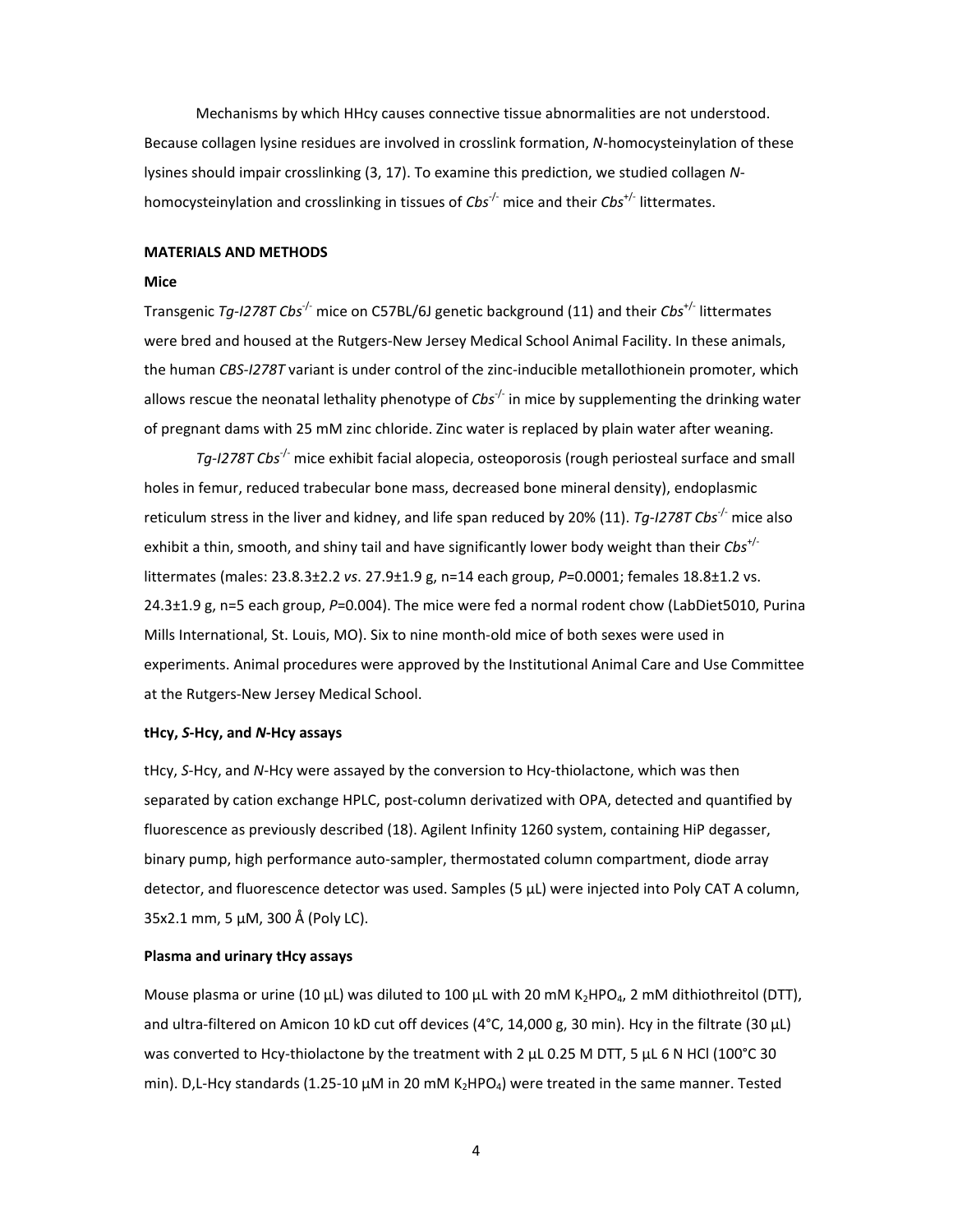samples and standards were dried, dissolved in water (30  $\mu$ L) and Hcy-thiolactone was quantified by cation exchange HPLC.

# **Urinary Hcy-thiolactone and** *N***-Hcy-protein assays**

Urine (10  $\mu$ L) was neutralized with K<sub>2</sub>HPO<sub>4</sub>. Hcy-thiolactone was extracted from the neutralized urine using the chloroform/methanol method (19, 20) and quantified by HPLC (21). To quantify *N*-Hcyprotein, the neutralized urine (10 µL) was diluted 50-fold, treated with 2 mM DTT, and free Hcy removed by ultrafiltration using 3 kDa molecular weight cut-off Sartorius centrifugal ultrafiltration devices. The dilution-ultrafiltration cycle was repeated 5 more times to assure complete removal of free Hcy, confirmed by quantifying Hcy in protein-free filtrates. *N*-Hcy-protein was hydrolyzed under reducing conditions, under which liberated *N*-linked Hcy is quantitatively converted to Hcythiolactone, which was then extracted with chloroform/methanol, and quantified by cation exchange HPLC (22).

#### **Tissue tHcy and** *N***-Hcy-protein assays**

Frozen mouse tissue (about 50 mg) was transferred to 10 volumes of ice-cold 20 mM potassium phosphate buffer (pH 7.4), 0.2 mM EDTA containing protease inhibitor mixture (Sigma-Aldrich) and disintegrated by sonication on wet ice. Bone (hind leg tibia and femur) was pulverized with dry ice using a pestle and mortar pre-chilled to -80°C, prior to sonication. Crude extracts were clarified by centrifugation (15,000g, 15 min) and supernatants and pellets were saved. Protein in the supernatant was quantified using a Coomassie protein assay reagent (Sigma-Aldrich) according to the Bradford method (23).

To quantify tissue tHcy, the supernatant (50  $\mu$ L) was treated with 25 mM DTT, 20 mM K<sub>2</sub>HPO<sub>4</sub> (50 µL) and deproteinized by ultrafiltration using Amicon 10 kDa molecular weight cut-off devices. Reduced Hcy in the protein-free filtrate (30 µL) was converted to Hcy-thiolactone by the treatment with DTT (2  $\mu$ L 0.25 M) and HCl (5  $\mu$ L 6N, 100°C, 30 min). In parallel, D,L-Hcy standards (1.25-10  $\mu$ M in 20 mM  $K_2HPO_4$ ) were treated in the same manner. After the conversion, reaction mixtures were dried under vacuum using a Labconco Centri-Vap concentrator, dissolved in deionized water, and Hcy-thiolactone was quantified by HPLC.

To quantify tissue *N*-Hcy-protein, free Hcy was removed from the protein left on ultrafiltration devices by 4 cycles of dilution with 450  $\mu$ L 20 mM K<sub>2</sub>HPO<sub>4</sub>, 2 mM DTT and ultrafiltration. After the last cycle, protein was quantified using the Bradford method, transferred to a glass ampule, and hydrolyzed with 6 N HCl, 20 mM DTT (120°C, 1 h). The hydrolysats were dried and stored at -80°C for Hcy-thiolactone quantification.

*S- and N-Hcy determination in bone collagen*

 $\sim$  5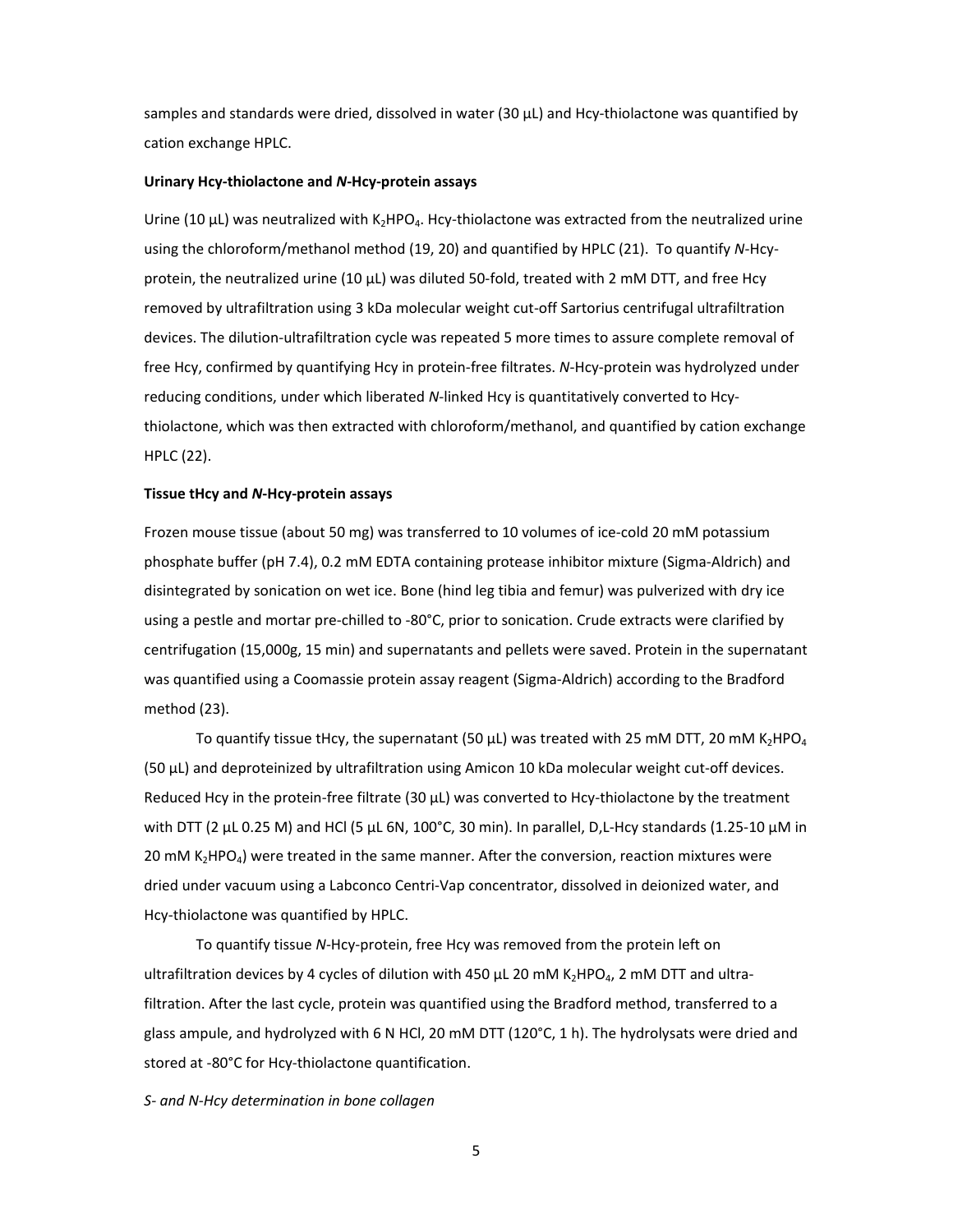Pellets after tissue homogenization and centrifugation were washed with 100 mM potassium phosphate buffer (pH 7.4), 0.2 mM EDTA (4 times, 300 µL). After the last wash, pellets were treated with 20 mM potassium phosphate (pH 7.4), 0.2 mM EDTA, 20 mM DTT (50 µL, 25°C, 5 min) to liberate disulfide-bound Hcy and clarified by centrifugation. Hcy in the resulting supernatant was converted to Hcy-thiolactone, which was then quantified by HPLC. To quantify collagen Hyp, *N*-Hcy, and pyridinolines, the pellet was washed twice with 1 mL of 20 mM  $K_2HPO_4$  containing 2 mM DTT, dried, and transferred to dark glass ampules, containing 15 µL water, 25 µL 20 mM K<sub>2</sub>HPO<sub>4</sub>, and 40 µL 12 N HCl. The ampoules were frozen on dry ice, sealed under vacuum, and hydrolyzed at 120°C for 1 hr. Hydrolysates were dried, dissolved in 30 µL water and one half (15 µL) was used for *N*-Hcy determination and the other half for Hyp and pyridinoline assays.

#### *S***- and** *N***-Hcy determination in acid-soluble tail collagen**

Following tissue homogenization, insoluble pellets were collected by centrifugation, washed with 100 mM potassium phosphate buffer (pH 7.4) containing 0.2 mM EDTA and protease inhibitor (Sigma-Aldrich), defatted with chloroform/methanol mixture (2:1, v/v), and washed again with the buffer. Pellets were extracted with 0.5 M acetic acid containing 0.1 mg/mL pepsin (4°C, 24 h) and the extracts clarified by centrifugation (18,000 g, 15 min). Supernatants containing acid-soluble collagen were dried using a Labconco CentriVap concentrator.

To quantify *S*-Hcy and *N*-Hcy, dried acid-soluble collagen preparations were treated with 20 mM DTT, 20 mM K<sub>2</sub>HPO<sub>4</sub> (50 µL, 25°C, 5 min) and clarified by centrifugation (18,000 g, 30 min). S-Hcy in the supernatants (30 µL) was converted to Hcy-thiolactone and quantified by HPLC (22, 24).

To quantify *N*-Hcy, collagen pellets were washed twice with 20 mM K<sub>2</sub>HPO<sub>4</sub> 2 mM DTT (500 µL) to remove residual free Hcy, dried, and hydrolyzed with 6 N HCl, 30 mM DTT (120°C, 1 h). The hydrolysates were dried, the resulting Hcy-thiolactone was solid-phase extracted (see below), and quantified by cation exchange HPLC (22).

#### **Solid phase extraction of Hcy-thiolactone from protein hydrolysates**

Hcy-thiolactone was extracted from tissue protein hydrolysates using reversed phase C18 sorbent in Empore C18-SD, 7 mm/3 mL extraction disk cartridge (Supelco). The C18 sorbent was first conditioned with acetonitrile, water and 10 mM sodium phosphate, pH 7.7 (500 µL each). Dried protein hydrolysates were dissolved in 50  $\mu$ L of 1M K<sub>2</sub>HPO<sub>4</sub>, diluted to 1 mL with 10 mM sodium phosphate, pH 7.7, and transferred into the extraction disk cartridge. Because under these conditions Hcy-thiolactone is neutral ( $pK_a$ =6.67, (25)), it is retained on a C18 sorbent. After unbound substances were washed off the cartridge with 500 µL of 10 mM sodium phosphate, pH 7.7, Hcy-thiolactone was eluted with 500 µL of 70% acetonitrile containing 0.02 M HCl. At acidic pH Hcy-thiolactone becomes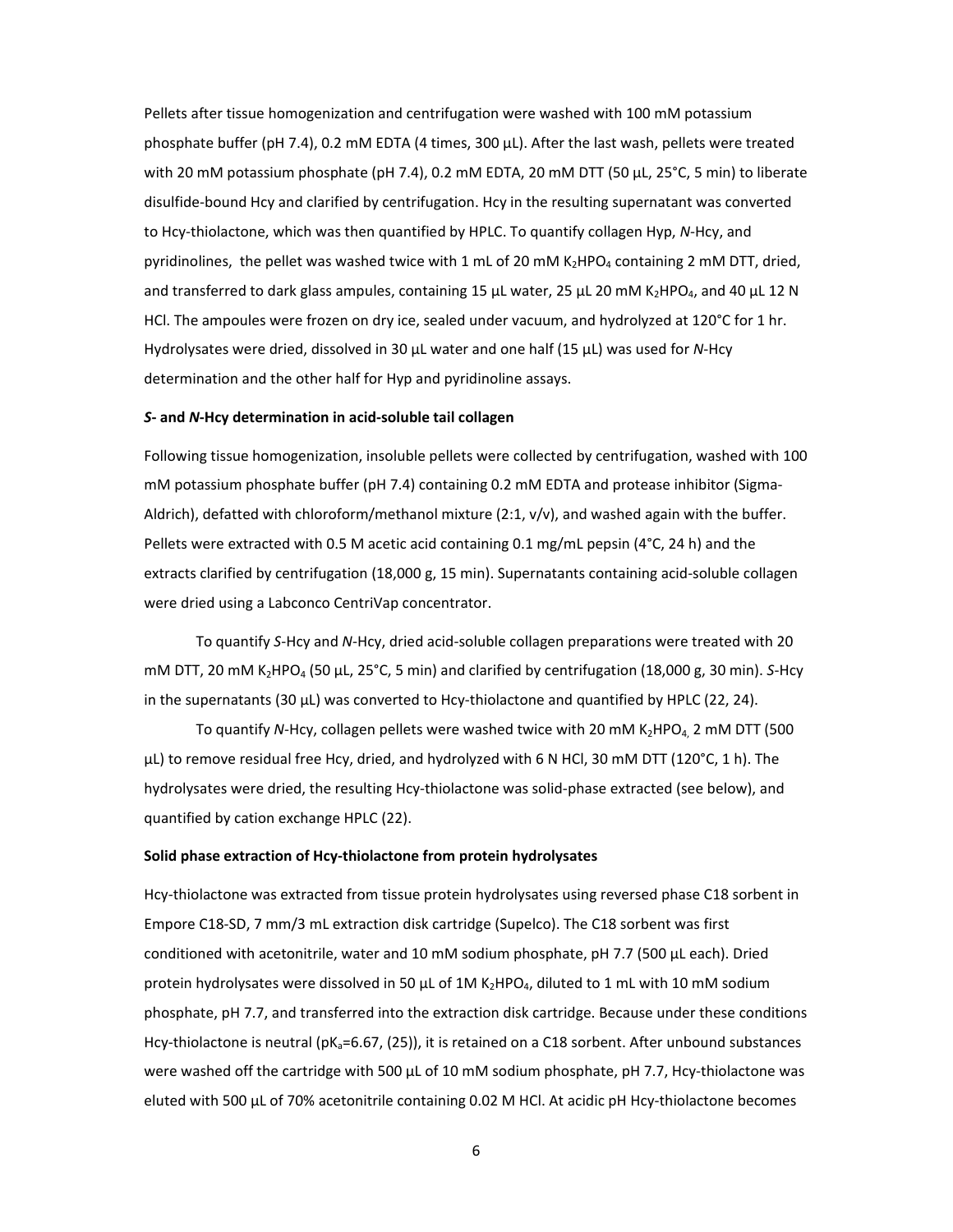positively charged and is released from the C18 sorbent (20). Eluents were dried and stored at -80°C for Hcy-thiolactone quantification by cation exchange HPLC (22).

#### **Determination of pyridinoline crosslinks**

Collagen pyridinoline crosslinks were quantified by HPLC (26). Collagen was acid-hydrolyzed (6 N HCl, 110°C, 24 h) and pyridinolines were separated on a cation exchange polysulfoethyl aspartamide (PSEA) column, 100x2.1 mm, 3 µM, 300 Å (Poly LC) using a salt gradient at flow rate 0.36 mL/min at 24°C. Solvent A was 0.1% trifluoroacetic acid, solvent B, 1 M NaCl. The gradient was as follows: 15% to 50% B for 8 min, 50% B from 8 to 9 min, and re-equilibration with 15 % B from 9.1 to 11 min. Pyridinoloine (Pyd) and deoxypyridinoline (Dpd) elute as a single peak, detected and quantified by fluorescence with excitation at 295 nm and emission at 395 nm. Authentic Pyd and Dpd (cat. no. 8004, Quidel Corp., San Diego, CA) were used as standards.

#### **Hydroxyproline assay**

Hydroxyproline (Hyp) was quantified using the chloramine method (27). Protein hydrolysates (3  $\mu$ L) diluted with water to 40 µL were incubated with 20 µL of chloramine-T solution (50 mM chloramine-T, 30% (v/v) ethylene glycol monomethylether, 50% chloramine-T buffer, pH 6.0 (0.26 M citric acid, 1.46 M sodium acetate, 0.85 M sodium hydroxide, 1.2% (v/v) glacial acetic acid; 25°C, 20 min). Reaction mixtures were then treated with perchloric acid (3.15 M, 20 µL; 25°C, 5 min) and Ehrlich's solution (1.34 M p-dimethylaminobenzaldehyde ether, 20  $\mu$ L; 60°C, 20 min). The absorbance was read at 595 nm in ELx808 BioTek plate reader.

# **Cross-linked C-telopeptide of type I collagen and carboxyterminal propeptide of type I procollagen assays**

Cross-linked C-telopeptide of type I collagen (CTXI) and procollagen I C-terminal propeptide (PICP) in mouse plasma were quantified using commercial Enzyme-linked Immunosorbent Assays kits (Cloud-Clone Corp. and Blue Gene, respectively), in which tested CTXI or PICP from samples competes with horse radish peroxidase-labeled CTXI or PICP for binding to a CTXI- or PICP-specific antibody precoated onto a microplate. Samples were analyzed in duplicates following manufacturer's protocol.

#### **Analysis of collagen** *N***-homocysteinylation by mass spectrometry**

Rat tail or mouse bone collagen type I (10 mg/ml) was modified with L-Hcy-thiolactone (10 mM) (Sigma-Aldrich) in 0.1 M phosphate buffer pH 7.4 as previously described (28). Resulting *N*-Hcycollagen was reduced with 0.1M DTT (56°C, 30 min) or 5 mM tris(2-carboxyethyl) phosphine (TCEP) (room temperature, 1 h), carboxyamidomethylated with 0.5 M iodoacetamide (IAA) (room temperature, 45 min) or methylthiolated with 10 mM methyl metanethiosulfonate (MMTS) (room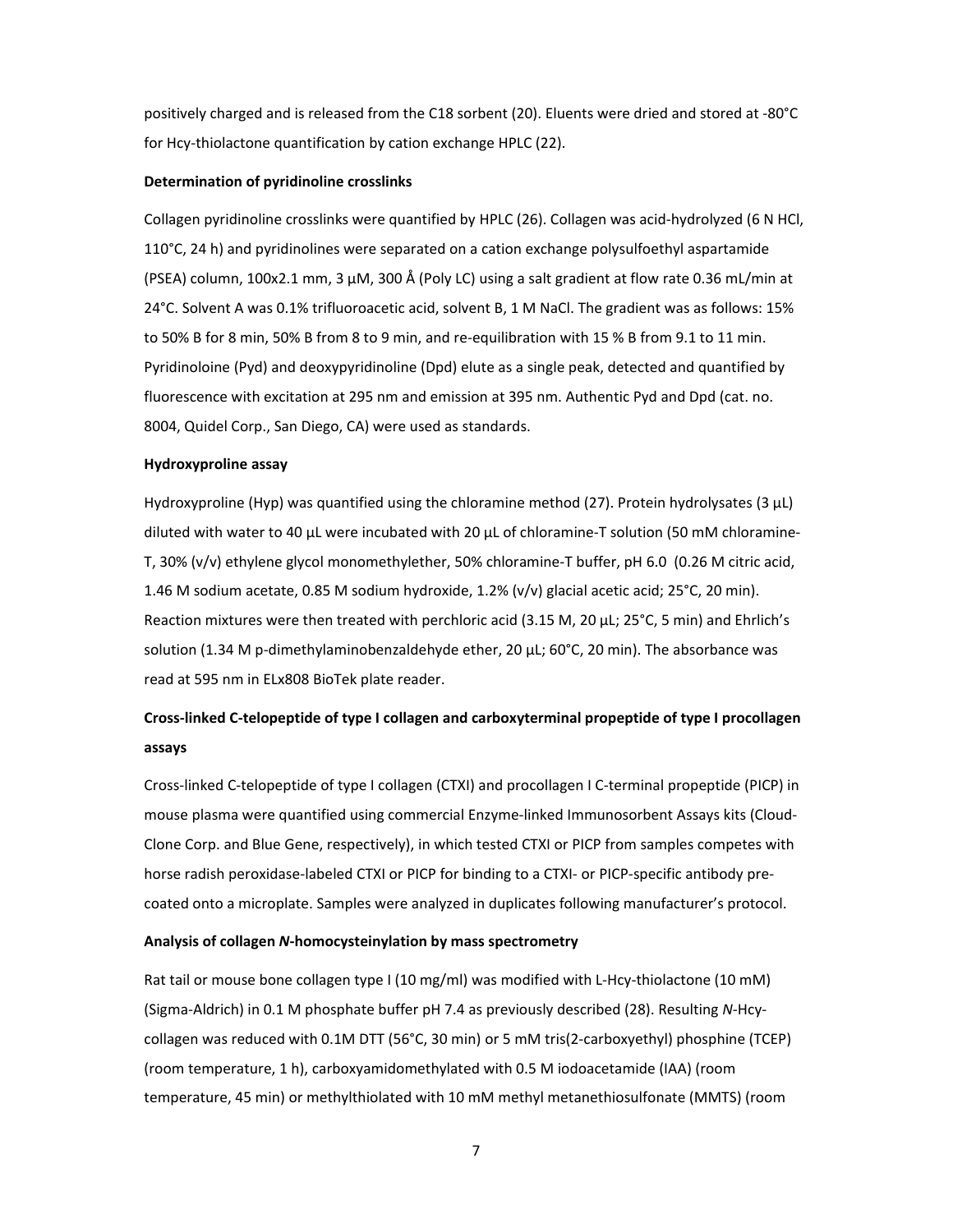temperature, 10 min) to block free thiols, and digested overnight with 10 ng/µL trypsin (Promega). Mouse bone collagen was isolated from *Cbs*-/- and wild type animal using the acetic acid/pepsin extraction method (29) and processed as above to generate tryptic peptides (30). Tryptic peptides were concentrated and desalted on a RP-C18 pre-column (Waters).

Analyses of collagen tryptic peptides were carried by LC-MS/MS. Peptides were separated on a nano-Ultra Performance Liquid Chromatography (UPLC) RP-C18 column (Waters, BEH130 C18 column, 25 cm x 75 µm i.d.) using a nanoACQUITY UPLC system, and a 160-min gradient of 5-30 % acetonitrile at a 300 nl/min flow rate.

The UPLC system was interfaced with micrOTOF-q mass spectrometer electrospray ionization ion source of the Orbitrap Elite type mass spectrometer (Thermo) working in the regime of data dependent MS to MS/MS switch with HCD type peptide fragmentation (30). An electrospray voltage of 2 kV was used. Raw data files were pre-processed with Mascot Distiller software (version 2.4.2.0, MatrixScience). Peptide masses and fragmentation spectra were matched to the National Centre Biotechnology Information (NCBI) non-redundant database (57412064 sequences/20591031683 residues), with a Rodentia filter (733975 sequences) using the Mascot search engine (Mascot Daemon v. 2.4.0, Mascot Server v. 2.4.1, MatrixScience). The search parameters were as follows: enzyme specificity – semi-trypsin; variable modifications – oxidation (M), carbamidomethylation (C), de-methylation (M), and methylatiolation (C). The *N*-Hcy-Lys modification was added to the MASCOT database as *S*-carbamidomethyl- or *S*-methylthio-Hcy. Mass increase due to Lys modification by *S*carbamidomethyl- or *S*-methylthio-Hcy is 174 Da or 163 Da, respectively. The protein mass was left as unrestricted, and mass values as monoisotopic with one missed cleavage allowed. The peptide and fragment ion mass tolerances were determined separately for individual LC–MS/MS runs by a procedure based on two database searches with an intermittent mass measurement error recalibration step, using an DatViewer software developed in-house (http://proteom.ibb.waw.pl/mscan/) (30). The statistical significance of each peptide identification was estimated using a joined target/decoy database search approach, false discovery rate was set

#### **LOX activity assay**

below 1%.

We used LOX activity assay kit (Abcam, ab112139) to quantify LOX activity in the heart and liver of *Cbs-/-* and *Cbs*+/- mice. The assay quantifies hydrogen peroxide generated by LOX using a proprietary red fluorescence substrate in a horseradish peroxidase-coupled reaction.

Mouse tissues (heart, 30 mg; liver, 50 mg) were homogenized by sonication with 10 volumes of ice-cold RIPA buffer containing protease inhibitors (Sigma-Aldrich). Cell debris were separated by centrifugation at 15,000 g for 15 min and the resulting supernatants were used for LOX activity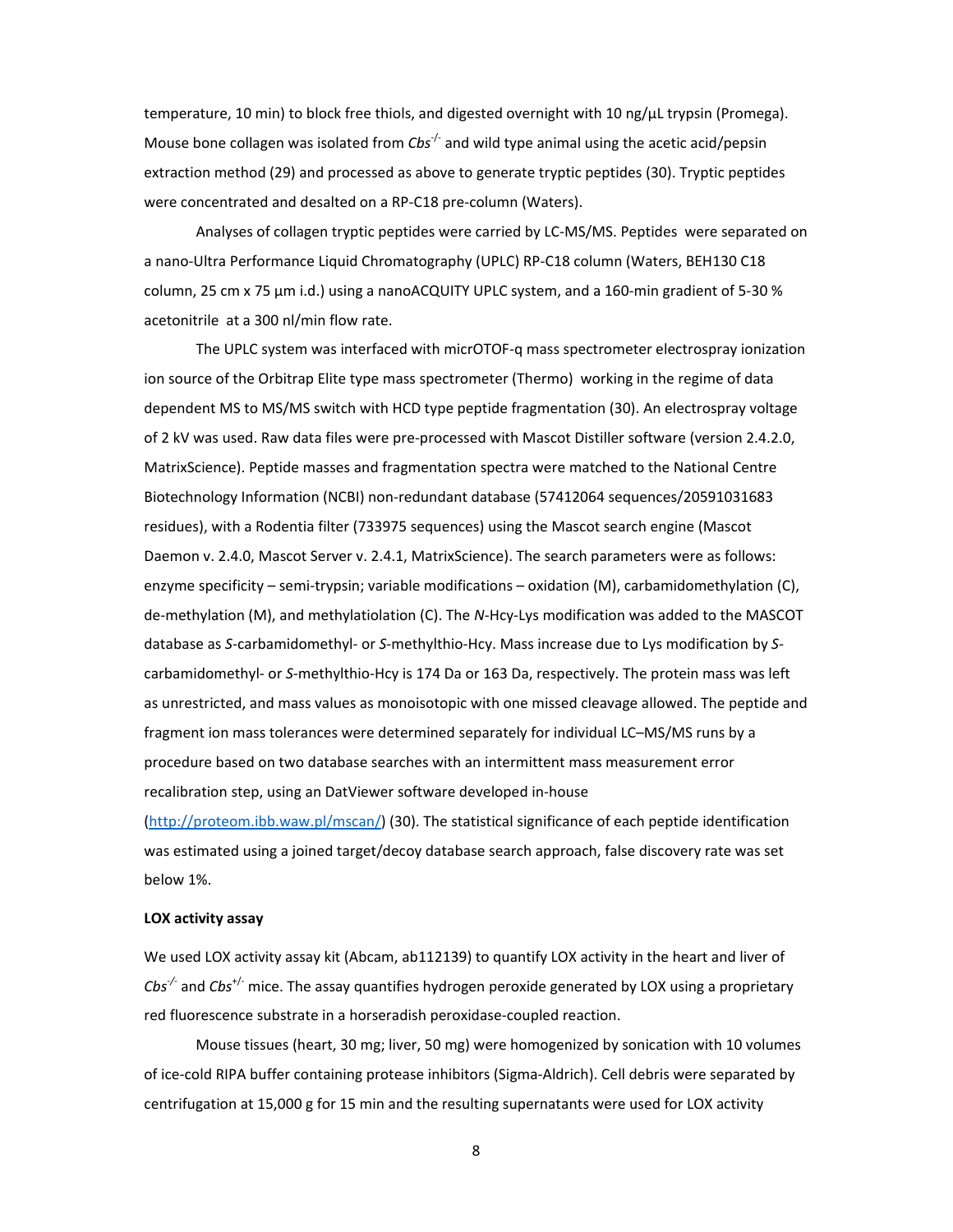measurement. Protein concentration was measured using the Bradford method. To eliminate any unspecific fluorescence signal, one set of tissue extracts was pre-incubated (37°C, 30 min) with 25 mM D,L-Hcy thiolactone, an irreversible inhibitor of LOX (31), while another set was preincubated without Hcy-thiolactone. Assays were carried out using black 96-well microtiter plates (OptiPlate-96F, Perkin Elmer). Pre-incubated tissue extracts (liver, 4 µL or heart, 40 µL) were diluted to 50 µL with assay buffer and mixed with 50  $\mu$ L of reaction buffer prepared according to manufacturer's instruction. Fluorescence was measured at Ex/Em=540/590 nm for 20 or 30 min using a Tecan Infinite M200Pro plate reader. The rate of fluorescence increase in samples pre-incubated with Hcythiolactone was subtracted from the rate of fluorescence increase in the absence of Hcy-thiolactone. LOX activity is expressed as fluorescence units/min/ug protein.

#### **Real-time PCR**

Total RNA was extracted using Total RNA Purification Kit (Novazym), treated with DNase I (Thermo Scientific), and retrotranscribed using RiverAid Reverse Transcriptase (Thermo Scientific). Quantitative real-time PCR reactions were carried out using Eppendorf Mastercycler<sup>®</sup>ep realplex and iTaq Universal SYBR Green Supermix (Bio-Rad) following suppliers' protocols. The custom-designed primers (from Sigma Aldrich) were as follows:

Mouse Lox: forward 5'-TGCCAGTGGATTGATATTACAGATGT-3', reverse 5'-

AGCGAATGTCACAGCGTACAA-3' (product length 124 bp);

Mouse Gapdh: forward 5'-CGTCCCGTAGACAAAATGGT-3', reverse 5'-TTGATGGCAACAATCTCCAC-3' (product length 110 bp);

Mouse β-actin: forward 5'-TGTTACCAACTGGGACGACA-3', reverse 5'- GGGGTGTTGAAGGTCTCAAA-3'. Each reaction was carried out in duplicate for at least three individual mice of each *Cbs* genotype. The Pfaffl method (32) was used to calculate the relative Lox mRNA level normalized to Gapdh or βactin mRNA level.

# **Statistics**

Data are expressed as means±SD. For non-normally distributed variables, data were log-transformed. Comparisons between genotype groups were analyzed using a two-sided Student's *t*-test.

# **RESULTS**

#### **Cbs deficiency elevates plasma and urinary Hcy-thiolactone and** *N***-Hcy-protein in mice**

CBS-deficient patients are known to exhibit homocystinuria and HHcy. Similar to CBS-deficient humans, homozygous Cbs-deficient mice exhibit the HHcy phenotype (11, 33) and as shown here, a homocystinuria phenotype. We found that urinary tHcy levels were 68-fold elevated in *Cbs<sup>-/-</sup>* mice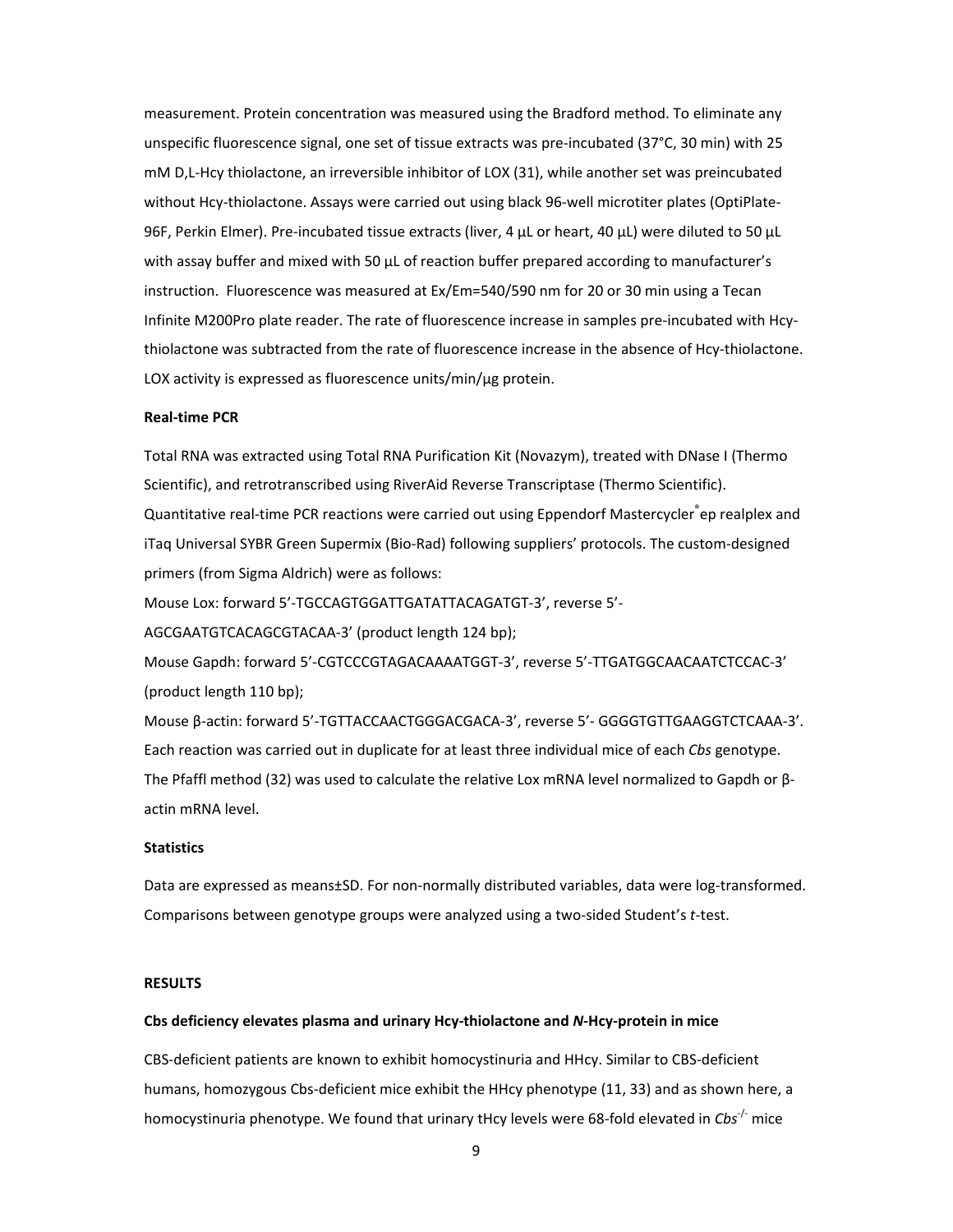compared to *Cbs*+/- littermates (from 68.7±4.7 to 4628±1105 μM, **Table I**); plasma tHcy was severely elevated (54-fold; from 5.0±2.6 to 272 ±50 μM), as previously described (11, 34). Urinary Hcythiolactone levels were elevated 100-fold (from <0.2 to 15.1±4.7 μM) in *Cbs*-/- mice relative to *Cbs*+/ animals. These Hcy-thiolactone values are the highest recorded in a mammalian organism (17, 35). Plasma *N*-Hcy-protein was elevated 11-fold, as previously described (34). Urinary *N*-Hcy-protein was 30-fold higher in *Cbs*-/- mice than in *Cbs*+/- animals.

# *S***- and** *N***-homocysteinylation status of mouse collagen**

We asked whether collagen is targeted for *N*-homocysteinylation and whether such collagen modification might be affected by inactivation of the *Cbs* gene. To answer these questions we set out to detect and quantify *N*-Hcy in collagen from *Cbs*-/- mice and their *Cbs*+/- littermates.

We found that *N*-Hcy was present in total bone collagen preparations from *Cbs*+/- mice at 3.3 pmol *N*-Hcy/μg bone collagen. In *Cbs*-/- mouse, *N*-Hcy increased 14.6-fold to 49 pmol *N*-Hcy/μg bone collagen (**Fig. 1A**). We also found that acid-soluble tail collagen from *Cbs*+/- mice contained 0.7 pmol *N*-Hcy/μg collagen, which increased to 58 pmol *N*-Hcy/μg collagen in *Cbs*-/- animals (**Fig. 1B**).

Because Hcy is known to also bind to protein cysteine residues *via* disulfide bonds, we addressed a question of whether a disulfide-bound Hcy occurs in collagen. However, because mature collagen type I does not contain cysteine residues, we predicted that the only thiol groups that might be present in collagen molecules and engage in disulfide bond formation with free Hcy would come from the *N*-Hcy residues. To test this prediction we quantified *S*-Hcy in bone and tail collagen.

We found that *S*-Hcy levels in bone, tail, and heart collagen were equal to, or lower than, the corresponding *N*-Hcy levels. For example, in total bone collagen of *Cbs*+/- mice, *S*-Hcy was lower than *N*-Hcy (1.0 *vs*. 3.3 pmol *N*-Hcy/μg bone collagen, *P*=0.036; **Fig 1A**), while acetic acid-soluble tail collagen contained similar levels of *S*- and *N*-Hcy (1.3 *vs*. 0.7 pmol/μg tail collagen, *P*=0.43; **Fig. 1B**). In total heart collagen of *Cbs*+/- mice, *S*-Hcy was lower than *N*-Hcy (0.18 *vs*. 1.5 pmol *N*-Hcy/μg heart collagen, *P*=0.002; **Fig 1C**).

In *Cbs*-/- mice, both *S*- and *N*-Hcy were elevated; however, the *S*- and *N*-Hcy values were not significantly different from each other in the total bone collagen (30 *vs*. 49 pmol *N*-Hcy/μg bone collagen, *P*=0.31; **Fig 1A**) and acetic acid-soluble tail collagen (15.7 *vs*. 59 pmol *N*-Hcy/μg tail collagen, *P*=0.31; **Fig 1B**), while in total heart collagen, *S*-Hcy tended to be lower than *N*-Hcy (4.4 *vs*. 20.5 pmol *N*-Hcy/μg heart collagen, *P*=0.07; **Fig 1C**).

#### **Identification of collagen lysine residues susceptible to** *N***-homocysteinylation** *in vitro* **and** *in vivo*

To demonstrate that collagen is susceptible to *N*-homocysteinylation, we modified rat tail collagen type I with 50-fold molar excess of Hcy-thiolactone *in vitro*. Modified collagen was reduced,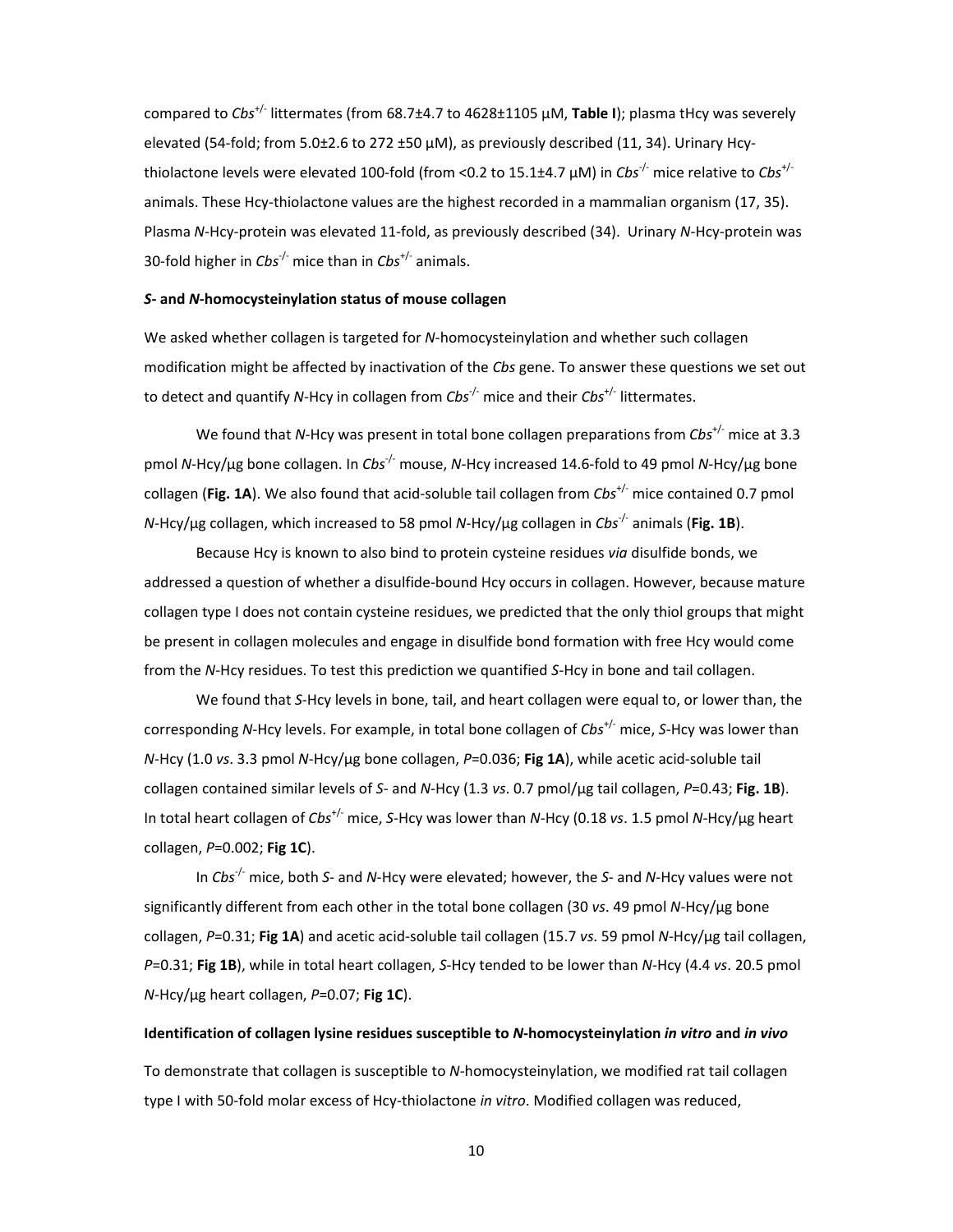derivatized, digested with trypsin, and subjected to LC-MS/MS analyses. Using the IAA-derivatization procedure, we identified seven *N*-Hcy-peptides (**Table II**), five in collagen type I alpha 1 chain (Col1A1) two in alpha 2 chain (Col1A2). Sequence coverage was 12% and 13% for Col1A1 and Col1A2, respectively. The *N*-Hcy-Lys residues were located at positions K160, K266, K583, K1085, K1225 in Col1A1 and positions K1070, K1146 in Col1A2. Residues K160 and K266 were also found to be *N*homocysteinylated using the MMTS procedure (**Table II**). Two *N*-Hcy-Lys residues are located in the *N*-terminal ( $K^{266}$ ) and *C*-terminal ( $K^{1085}$ ) helical regions, one in the middle ( $K^{583}$ ), and one ( $K^{160}$ ) is located in the non-helical telopeptide region (**Fig. 2**) (36).

We also analyzed by LC-MS/MS tryptic peptides from collagen type I isolated from bones of *Cbs*-/- mice using the MMTS procedure. We identified one *N*-Hcy-peptide in Col1A1 containing *N*-Hcy-Lys residue at position K160 (**Table III**). Sequence coverage was 14-24%. Treatment of mouse bone collagen with Hcy-thiolactone led to *N*-homocystienylation of two additional residues: K266 in and K1070 in Col1A2 (**Table III**, **Fig. 2**). These results suggest that K160 is a predominant site of collagen *N*-homocysteinylation *in vivo*. Interestingly, the K160 residue in mouse Col1A1 corresponds to K170 in human Col1A1 that is known to be involved in pyridinoline crosslink formation (13).

# *Cbs* **gene inactivation affects collagen levels**

In assessing effects of the *Cbs* gene inactivation on collagen crosslinking it is important to consider a possibility of changes in collagen levels in *Cbs*-/- mice relative to *Cbs*+/- animals. Thus, we quantified collagen levels in mouse tissues by hydroxyproline (Hyp) measurements in hydrolysates of collagen preparations from *Cbs*-/- mice and their *Cbs*+/- littermates. We found that collagen levels were significantly elevated in the heart (0.33 *vs*. 0.15 μg Hyp/mg heart, *P*=0.0003) (**Fig. 3A**) and tail (13.6 *vs*. 9.3 μg Hyp/mg dry tail, *P*=0.0003) (**Fig. 3B**) of *Cbs*-/- mice relative to *Cbs*+/- animals. In bone, collagen levels tended to be elevated in *Cbs*-/- relative to *Cbs*+/- mice (0.90 *vs*. 0.65 μg Hyp/mg bone, *P*=0.14) (**Fig. 3A**).

# *Cbs* **gene inactivation reduces collagen crosslinking**

In order to examine whether HHcy affects collagen crosslinking we used a UPLC-based assay to quantify Pyd/Dpd levels in collagen isolated from tissues of *Cbs*-/- mice and their *Cbs*+/- littermates. To account for effects of HHcy on collagen levels we normalized Pyd/Dpd to collagen levels. We found that [Pyd/Dpd]/collagen ratios were reduced in the heart (426 *vs*. 717 pmol [Pyd/Dpd]/mg collagen, *P*=0.030) and tail collagen (61 *vs*. 291 pmol [Pyd/Dpd]/mg collagen, P<0.0001) and tended to be reduced in bone collagen (321 *vs*. 515 pmol [Pyd/Dpd] /mg collagen, *P*=0.059) in *Cbs*-/- mice relative to *Cbs*+/- animals (**Fig. 4**).

#### **Collagen turnover**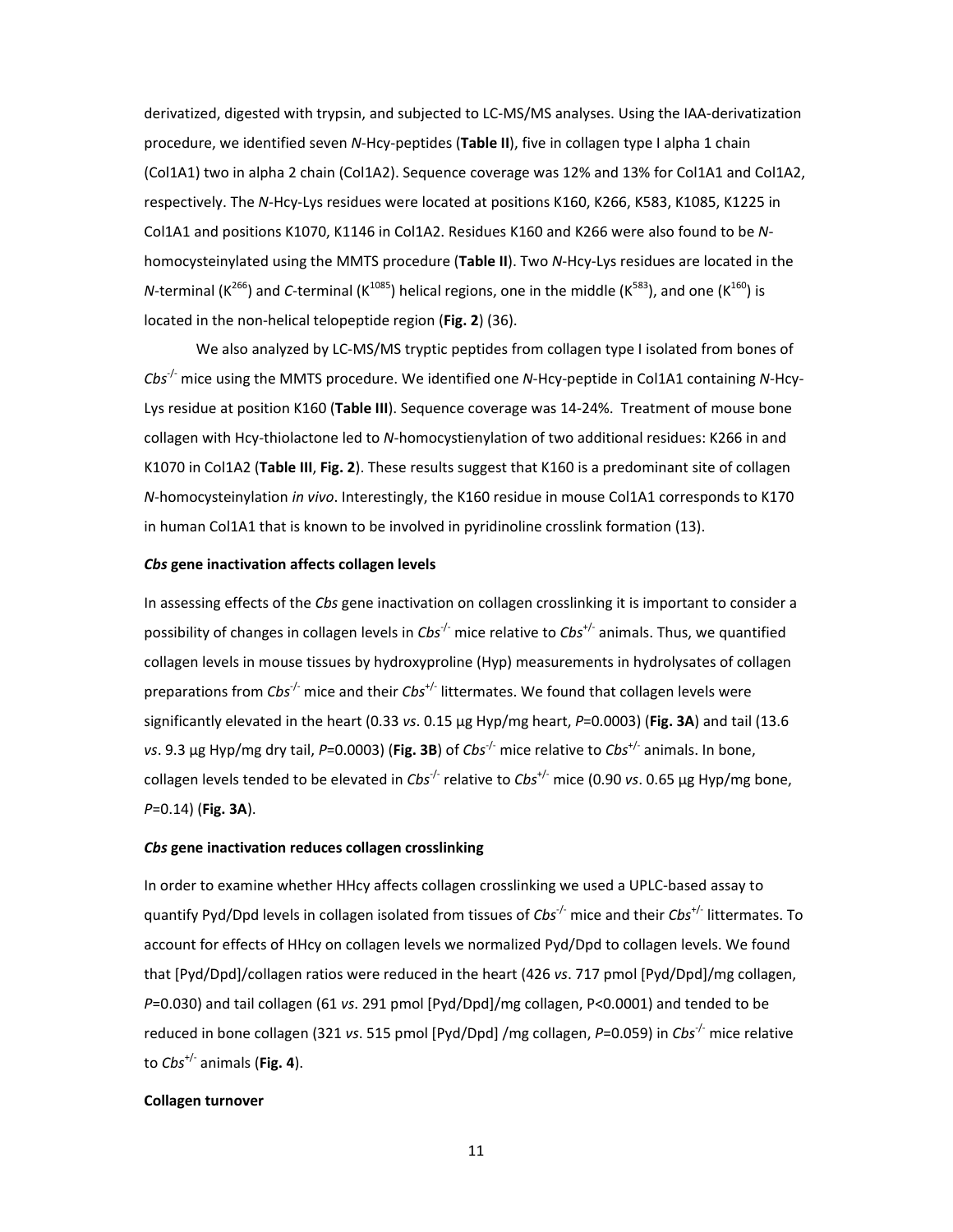Connective tissue defects observed in HHcy could also be due to deranged collagen turnover. Tissue collagen turnover generates free and peptide-bound Dpd, which are released into the blood. To determine effects of HHcy due to Cbs deficiency on collagen degradation we quantified total Dpd using a competitive enzyme-linked immunoassay. Prior to the assay samples were acid-hydrolyzed to liberate Dpd from collagen peptides. We found that plasma Dpd levels were significantly reduced in *Cbs*-/- mice relative to their *Cbs*+/- littermates (0.92 *vs*. 2.74 nM, *P*=0.0003) (**Fig. 5**).

To further examine how Cbs deficiency affects collagen synthesis and degradation, we quantified plasma procollagen I C-terminal propeptide (PICP) and carboxyterminal telopeptide of collagen type I (CTX I) in *Cbs*-/- mice and their wild type littermates using a competitive enzyme-linked immunoassays. PICP, a marker of collagen synthesis, is cleaved off from procollagen during collagen biogenesis. CTX I, a marker of collagen turnover, contains sites of Dpd crosslinking and is cleaved off during type I collagen degradation in tissues; its serum levels are highly correlated to collagen turnover rate. As shown in **Table IV**, plasma CTX I levels were significantly lower in *Cbs*-/- mice relative to their *Cbs*+/- littermates (22.0 *vs*. 60.1 pg/mL, *P*=0.043). We also found that plasma PICP levels were not reduced, but tended to be increased in *Cbs<sup>-/-</sup>* mice relative to *Cbs<sup>+/-</sup>* animals (5.1±1.0 *vs*. 3.8±1.1 pg/mL, *P*=0.18) (**Table IV**), consistent with tissue collagen quantification by Hyp measurements (**Fig. 3**).

# **LOX activity and mRNA are not reduced by the** *Cbs* **gene inactivation**

LOX [EC 1.4.3.13] is a copper-dependent oxidoreductase that catalyzes oxidative deamination of Lys residues to produce allysyl residues, ammonia and hydrogen peroxide. The generation of allysyl resides is required for subsequent formation of cross-links which stabilize collagen fibrils. Thus, it is possible that reduced levels of collagen crosslinking could be due to reduced LOX activity in *Cbs*-/ mice. To examine this possibility we quantified LOX activity in *Cbs-/-* mice and their *Cbs*+/- littermates. We found that LOX activity in the heart was similar in *Cbs<sup>-/-</sup>* and *Cbs<sup>+/-</sup>* mice: 9.4 *vs.* 10.1 units/min/µg protein, *P*=0.61 (**Table V**). Comparison of the assays in the presence and absence of the LOX inhibitor (Hcy-thiolactone), shows that most of the fluorescence signal (>90%) was associated with LOX. We also found that LOX activity in the liver was not affected by the *Cbs* genotype (3.5±1.8 *vs*. 2.4±0.4 units/min/µg protein, *P*=0.14).

We also quantified Lox mRNA by RT-qPCR. We found that Lox mRNA expression in the heart of *Cbs-/-* mice was elevated 1.88±0.18-fold relative to and *Cbs*+/- animals using Gapdh mRNA as a reference (**Fig. 6**). To confirm this finding, we additionally quantified Lox mRNA using β-actin as a reference and found that the results were similar: Lox mRNA was elevated 2.36±0.16-fold in *Cbs-/* mice relative to *Cbs*+/- animals (**Fig. 6**). Taken together, these findings strongly suggest that neither Lox expression nor activity contribute to reduced levels of collagen crosslinks in *Cbs-/-* mice.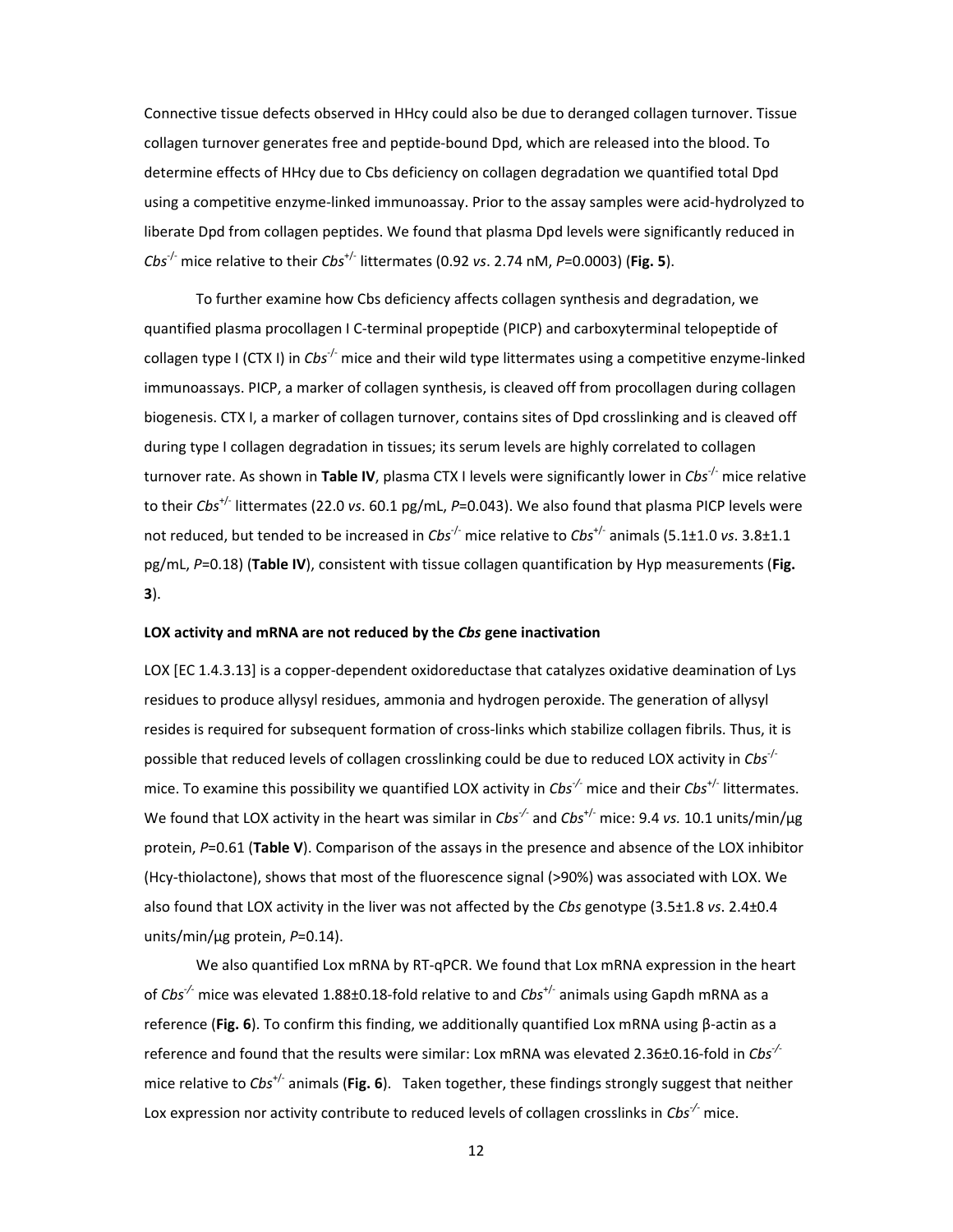#### **DISCUSSION**

Since the discovery of clinical cases of severe HHcy in the 1960s, *CBS* deficiency has been known to cause connective tissue abnormalities (1). However, the underlying mechanism of these abnormalities was unknown. Since lysine residues are involved in intermolecular collagen crosslinking, we predicted that modification of collagen lysines by Hcy-thiolactone would impair crosslinking.

We used a *Cbs<sup>-/-</sup>* mouse model that recapitulates connective tissue abnormalities observed in CBS-deficient patients (11). We found that: 1) mouse bone, tail, and heart collagen is *N*homocysteinylated *in vitro* and *in vivo*; 2) *N*-Hcy is elevated in *Cbs*-/- mouse collagen; 3) Pyd/Dpd crosslink levels are reduced in heart, bone, and tail collagen of *Cbs<sup>-/-</sup>* mice; 4) plasma soluble Dpd crosslink and crosslinked telopeptide CTX I are significantly reduced in *Cbs*-/- mice. 5) That these findings reflect a causal relationship between *N*-homocysteinylation and crosslinking, is supported by our LC-MS/MS experiments showing that *N*-homocysteinylation occurs at lysine residue K160, which is located in *N*-telopeptide of collagen type I alpha-1 chain, and which is involved in pyridinoline crosslink formation in *Cbs*-/- mice. 6) We also demonstrated that the reduction in pyridinoline crosslink level is not caused by lysine oxidase, whose expression and activity were not reduced by the *Cbs*-/- genotype. Taken together, our findings indicate that *N*-homocysteinylation impairs collagen crosslinking and thus provide a mechanistic explanation for connective tissue abnormalities observed in severe HHcy.

Collagen fibril assembly involves oxidation of lysine residues catalyzed by the Lox enzyme, which converts an  $\epsilon NH_2$ - group of a lysine residue to an aldehyde group, generating an allysine residue (**Fig. 6**). Allysine residues undergo spontaneous condensation with other lysine resides, generating Pyd and Dpd crosslinks in mature collagen fibers (**Fig. 6**). These intermolecular crosslinks are essential for mechanical properties and stability of collagen fibrils. Deficiencies in collagen crosslinking lead to connective tissue abnormalities (14, 15, 37). Our present findings strongly suggest that connective tissue abnormalities observed in HHcy are caused by *N*-homocysteinylation of lysine residue K160 located in the non-helical *N*-telopeptide region of Col1A1, which reduces the pyridinoline crosslink formation.

That HHcy may interfere with the collagen crosslink formation has been proposed in 1960s (38) and subsequently substantiated by studies that demonstrated reduced collagen crosslinking in CBS-deficient patients (39) and animal models of HHcy (40, 41). However, an underlying mechanism by which HHcy reduces collagen crosslinking remained unknown.

In the past, several attempts have been made to explain mechanistic basis of collagen crosslinking abnormalities in HHcy. For example, it has been suggested that defects in dermal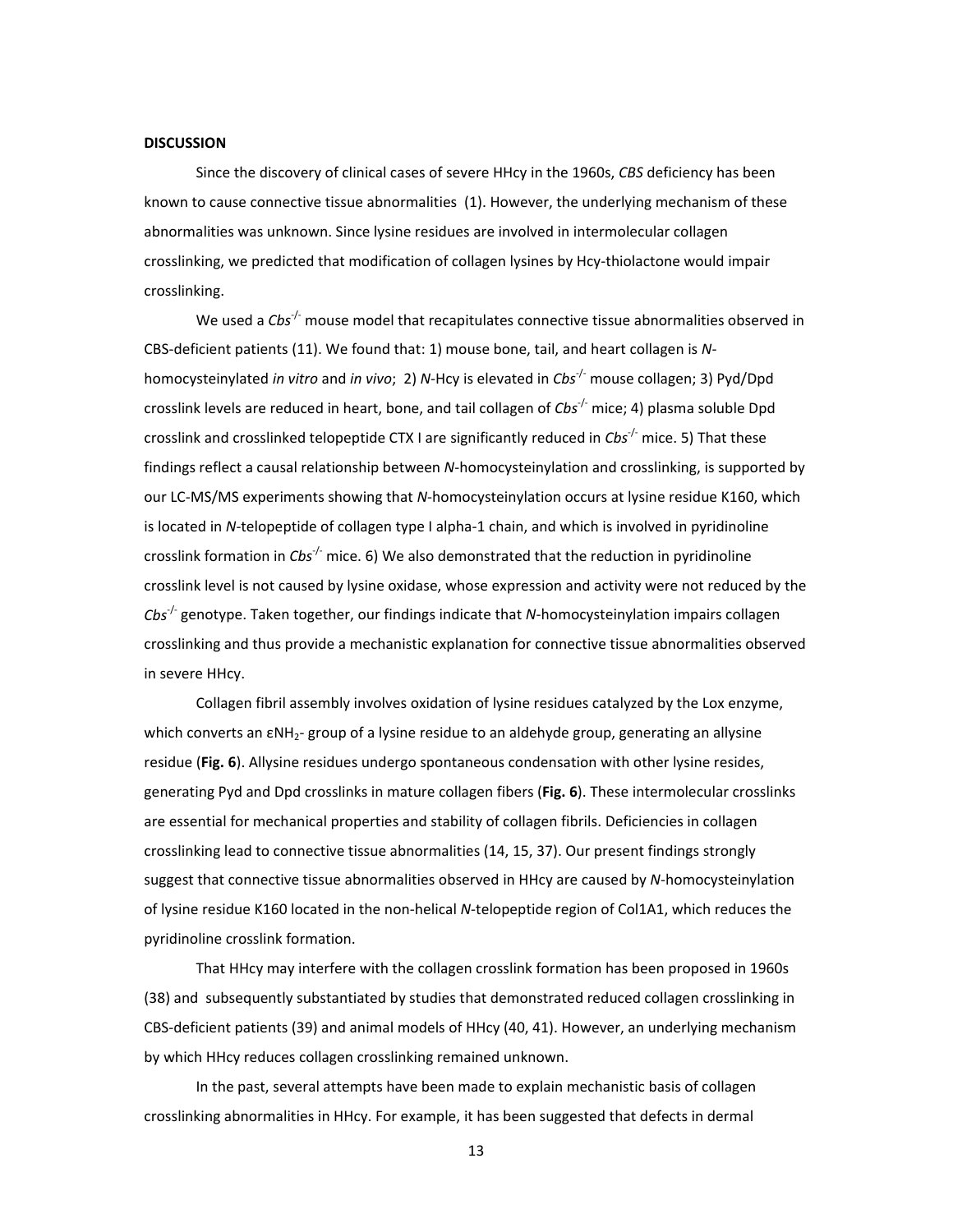collagen in CBS-deficient patients are due to the condensation of Hcy with the precursor aldehyde residues (allysine) in collagen forming tetrahydrothiazine adducts (39). However, although free Hcy and aldehydes easily form stable tetrahydrothiazines (25, 42), such adducts have not been identified in collagen (39).

Biochemical studies of the Lox enzyme show that Hcy-thiolactone, a metabolite that accumulates in HHcy in mice and humans (34, 43), irreversibly inhibits the Lox enzyme activity by reacting with the active site lysine tyrosylquinone cofactor (31). However, our present findings that the Lox activity is not reduced by overproduction of Hcy-thiolactone in the *Cbs<sup>-/-</sup>* mouse model indicates that this reaction does not occur in this animal model.

Tissue culture studies suggest that reduced collagen crosslinking may be due to the inhibition of Lox enzymatic activity (31) and expression (44) by Hcy. For example, studies with cultured porcine vascular endothelial cells show that supplementation with Hcy inhibits Lox activity and downregulates its expression; cysteine has a similar inhibitory effect on Lox activity (45). In cultured osteoblasts supplementation with Hcy inhibits the expression of Lox (44). However, it is not known whether these Lox-mediated mechanisms affect collagen crosslinking *in vivo* in HHcy patients or animal models. Our present findings clearly show that effects of HHcy on collagen crosslinking in *Cbs*- /- mice *are not* mediated by Lox.

Our previous studies have established that *N*-Hcy-protein is a significant component of Hcy metabolism in mice (34) and humans (19, 35) and identified over two dozen specific proteins (19, 22, 35) that carry *N*-Hcy, including human serum albumin (46-48) and fibrinogen (35, 49) which are *N*homocysteinylated *in vivo* and in which specific *N*-Hcy-Lys residues have been identified. Our present findings, showing that K160 in mouse Col1A1 is *N*-homocysteinylated *in vivo*, add collagen to this list.

A preponderance of evidence strongly suggests that modification of protein lysine residues by Hcy-thiolactone, *i.e.* protein *N*-homocysteinylation, is involved in the pathology of HHcy (6). For example, *N*-Hcy-protein accumulates in plasma of CBS- or MTHFR-deficient patients who suffer from neurological and cardiovascular diseases (35). A clinical study found that plasma *N*-Hcy-protein is associated with coronary heart disease (50). In cardiac surgery patients, *N*-Hcy-protein accumulates in myocardium and aortas (51). Animal studies show that *N*-Hcy-protein accumulates within atherosclerotic lessions in aortas of *ApoE-/-* mice fed a normal chow diet, and increases in the animals fed a high-methionine diet that induces HHcy (51). Mechanistic studies suggest that *N*homocysteinylation can cause disease by inducing amyloid-like structural transformation and generating toxic (52), pro-thrombotic (53), and autoimmunogenic proteins (42, 54).

Our present findings identify a novel pathogenic consequence of *N*-homocysteinylation reduced pyridinoline crosslink formation in collagen—which provides a long-sought mechanistic explanation regarding how HHcy can lead to connective tissue abnormalities (38). These findings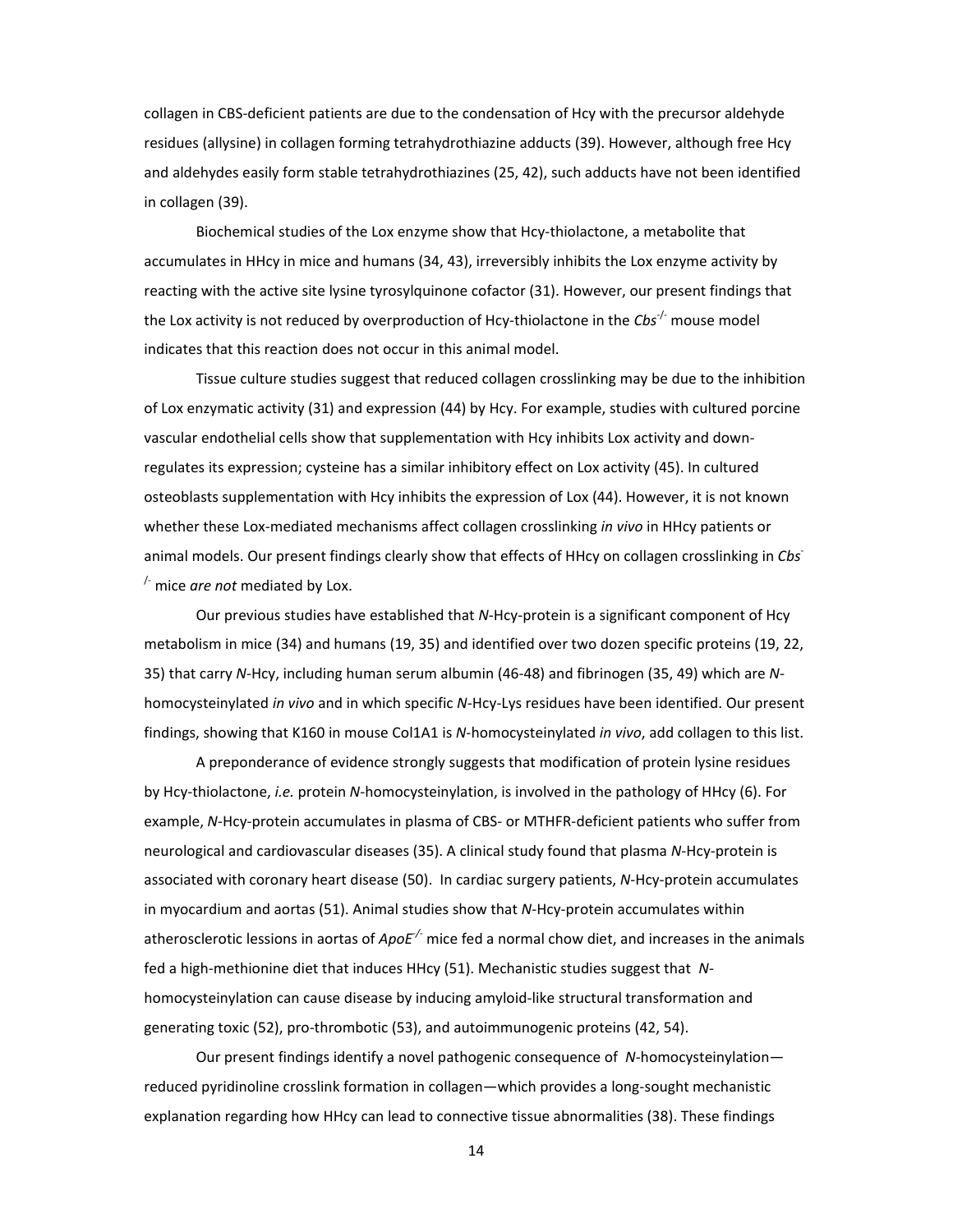support the following mechanism (**Fig. 7**). HHcy greatly enhances ATP-dependent metabolic conversion of Hcy to Hcy-thiolactone catalyzed by MetRS (**Table I** and ref (43)), illustrated by **Reactions 1a,b**.



#### (**Reaction 1b**)

Hcy-thiolactone modifies lysine residues in collagen, which generates *N*-Hcy-collagen containing a free thiol group (**Reaction 2**).

εNH2-Lys-collagen + Hcy-thiolactone εNH-(Hcy-SH)-Lys-collagen (**Reaction 2**) Because collagen type I, the most abundant of all collagens, does not contain cysteine residues in its primary structure, the -SH of *N*-Hcy residue is the sole thiol that is present in mature collagen trimers (**Fig. 7**). This thiol engages in a disulfide bond formation with a thiol of free Hcy affording *S*-Hcy (**Reaction 3**).

εNH-(Hcy-SH)-Lys-collagen + Hcy-SH εNH-(Hcy-S-S-Hcy)-Lys-collagen (**Reaction 3**) Concomitant with elevated levels of *N*-Hcy in collagen, we observed reductions in collagen Pyd/Dpd crosslinks levels in the bone, tail, heart (**Fig. 3**), and plasma (**Fig. 4**, **Table IV**) of *Cbs*-/- mice. These reductions in collagen crosslinking in *Cbs*-/- mice are consistent with the fact that crosslinking and *N*-homocysteinylation (**Table III**) both target the same lysine residue K160 located in the nonhelical *N*-telopeptide region of Col1A1 (13, 36).

Our present *in vivo* findings that *N*-homocysteinylation impairs collagen crosslinking are consistent with an early *in vitro* study that examined relationships between chemical modifications of collagen lysine residues and crosslinking (55). That study found that modification of collagen lysine εamino groups with ethyl acetimidate prevented crosslinking, which was assessed indirectly by measuring collagen physicochemical properties such as molecular size and solubility (55).

Our findings that plasma levels of collagen degradation products, soluble Dpd crosslink and crosslinked C-terminal telopeptide of collagen type I (CTX I), were reduced in plasma of *Cbs*-/- mice suggest two scenarios: (i) reduced collagen crosslinking or (ii) suppressed bone collagen turnover in *Cbs*-/- mice relative to wild type animals. We favor the first scenario because mouse Cbs deficiency does not affect bone collagen level (**Fig. 3**), and tends to reduce crosslinking of bone collagen (**Fig. 4**). The second scenario is unlikely because plasma levels of PICP, a marker of collagen synthesis, were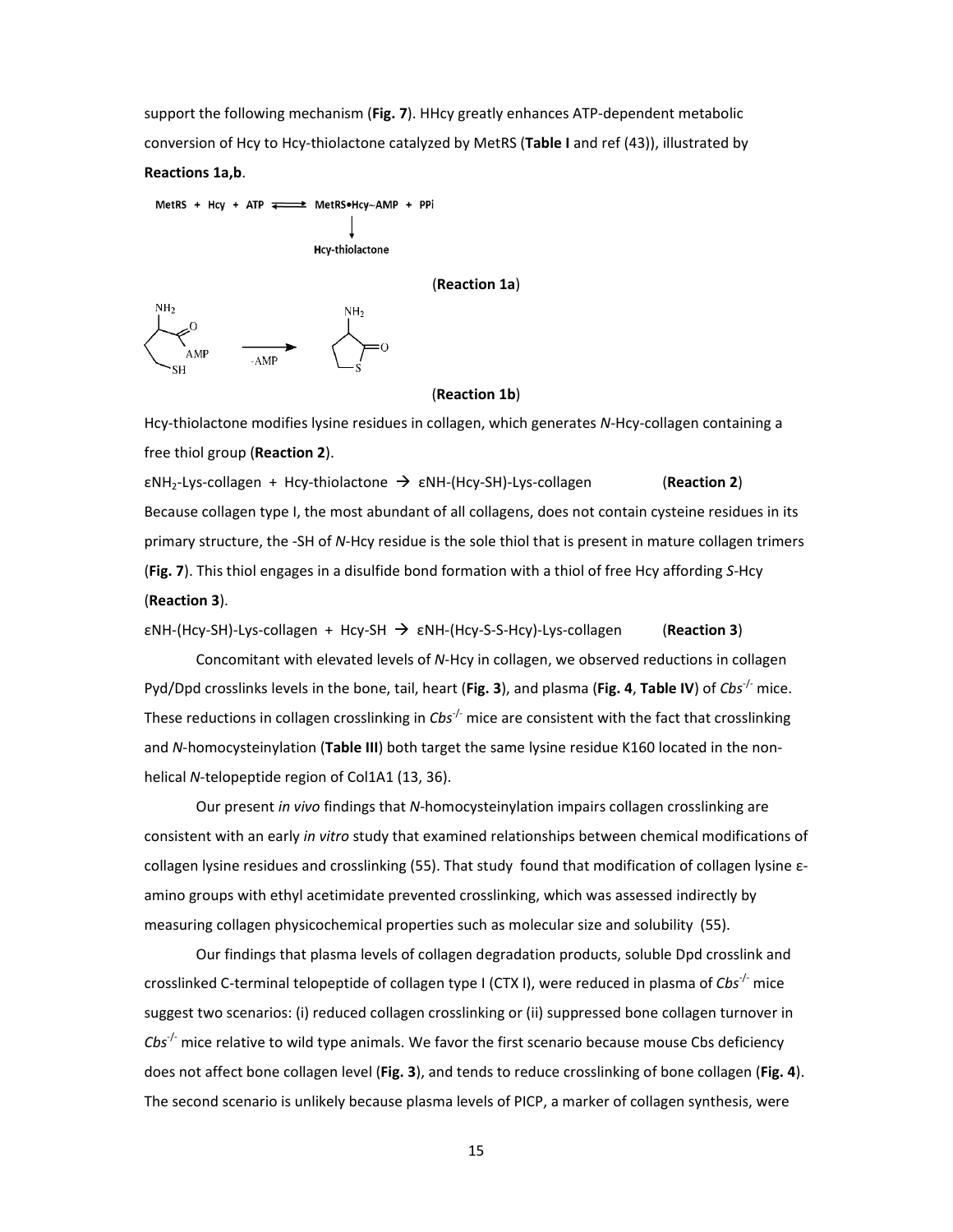not affected by *Cbs* genotype (**Table IV**). Thus, reduced levels of plasma total Dpd and CTX I reflect reduced crosslinking of bone collagen, most likely due to elevated *N*-homocysteinylation of collagen in *Cbs*-/- mice (**Fig. 1**). Plasma CTX I, but not markers of collagen I and III synthesis (PICP and *N*terminal propeptide of procollagen III), are reduced also in CBS-deficient patients (56), which suggests that HHcy similarly effects collagen metabolism in mice and humans.

Lox is responsible for the first step in crosslink formation by oxidizing collagen lysine residues to allysine. Because decreased level of Lox activity impairs crosslinking (15), it was possible that reduced collagen pyridinoline crosslinks in *Cbs*-/- mice could be caused by reduced Lox expression and/or activity. However, our results exclude this possibility by showing that Lox expression and activity were not reduced by the *Cbs*-/- genotype (**Table V**, **Fig. 6**).

Our findings that collagen levels were elevated in the tail and heart of *Cbs<sup>-/-</sup>* mice suggest that dysregulated collagen accumulation can also contribute to connective tissue deficiencies in severe HHcy. That HHcy can enhance collagen synthesis and accumulation has been demonstrated by previous findings in cultured smooth muscle (57) and liver (58) cells treated with Hcy and in livers of mice with HHcy induced by a high-Met diet (58).

In conclusion, our data support a mechanism that explains at least in part the connective tissue abnormalities observed in HHcy mice and humans. In this mechanism HHcy increases the conversion of Hcy to, and accumulation of, Hcy-thiolactone, which then causes *N*-homocysteinylation of collagen lysine residues, which in turn impairs the formation of pyridinoline crosslinks important for collagen fibril structure/function. Our data point to a critical role of lysine residue K160 located in *N*-telopeptide of Col1A1 in this mechanism. Tissue-specific alterations in collagen accumulation can also contribute to connective tissue abnormalities in HHcy.

**Acknowledgements**: We thank Warren Kruger for a breeding pair of *Tg-I278T Cbs*+/- mice. **Conflict of interest**: The authors declare that they have no conflicts of interest with the contents of this article.

# **REFERENCES**

- 1. Mudd, S. H., Levy, H. L., and Krauss, J. P. (2001) Disorders of transsulfuration. In *The metabolic and molecular bases of inherited disease* (Scriver, C. R., Beaudet, A. L., Sly, W. S., Valle, D., Childs, B., Kinzler, K. W., and Vogelstein, B., eds) Vol. 2 pp. 2007-2056, Mc Graw-Hill, New York
- 2. Jakubowski, H., and Goldman, E. (1993) Synthesis of homocysteine thiolactone by methionyltRNA synthetase in cultured mammalian cells. *FEBS letters* **317**, 237-240
- 3. Jakubowski, H. (1997) Metabolism of homocysteine thiolactone in human cell cultures. Possible mechanism for pathological consequences of elevated homocysteine levels. *The Journal of biological chemistry* **272**, 1935-1942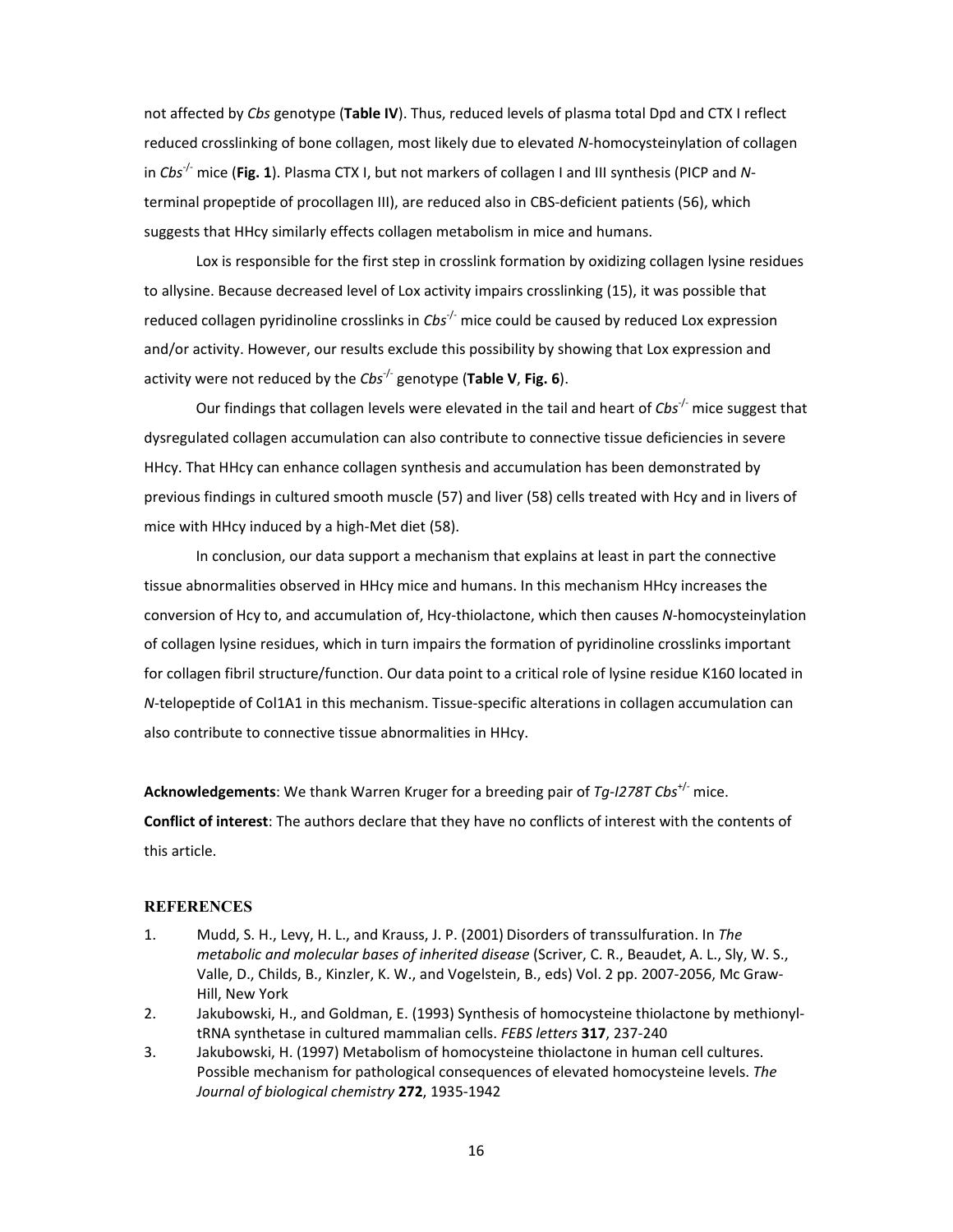- 4. Jakubowski, H. (2000) Homocysteine thiolactone: metabolic origin and protein homocysteinylation in humans. *The Journal of nutrition* **130**, 377S-381S
- 5. Jakubowski, H., Zhang, L., Bardeguez, A., and Aviv, A. (2000) Homocysteine thiolactone and protein homocysteinylation in human endothelial cells: implications for atherosclerosis. *Circulation research* **87**, 45-51
- 6. Jakubowski, H. (2013) *Homocysteine in Protein Structure/Function and Human Disease Chemical Biology of Homocysteine-containing Proteins*, Springer, Wien
- 7. Jakubowski, H., Borowczyk, K., Glowacki, R., and Nygård, O. (2015) Urinary Homocysteine Thiolactone Predicts Acute Myocardial Infarction in a Randomized Controlled Homocysteinelowering B-vitamin Trial. *Circulation* **132**, A19250
- 8. McLean, R. R., Karasik, D., Selhub, J., Tucker, K. L., Ordovas, J. M., Russo, G. T., Cupples, L. A., Jacques, P. F., and Kiel, D. P. (2004) Association of a common polymorphism in the methylenetetrahydrofolate reductase (MTHFR) gene with bone phenotypes depends on plasma folate status. *J Bone Miner Res* **19**, 410-418
- 9. Abrahamsen, B., Jorgensen, H. L., Nielsen, T. L., Andersen, M., Haug, E., Schwarz, P., Hagen, C., and Brixen, K. (2006) MTHFR c.677C>T polymorphism as an independent predictor of peak bone mass in Danish men--results from the Odense Androgen Study. *Bone* **38**, 215-219
- 10. Robert, K., Maurin, N., Vayssettes, C., Siauve, N., and Janel, N. (2005) Cystathionine beta synthase deficiency affects mouse endochondral ossification. *Anat Rec A Discov Mol Cell Evol Biol* **282**, 1-7
- 11. Gupta, S., Kuhnisch, J., Mustafa, A., Lhotak, S., Schlachterman, A., Slifker, M. J., Klein-Szanto, A., High, K. A., Austin, R. C., and Kruger, W. D. (2009) Mouse models of cystathionine betasynthase deficiency reveal significant threshold effects of hyperhomocysteinemia. *FASEB journal : official publication of the Federation of American Societies for Experimental Biology* **23**, 883-893
- 12. Gelse, K., Poschl, E., and Aigner, T. (2003) Collagens--structure, function, and biosynthesis. *Adv Drug Deliv Rev* **55**, 1531-1546
- 13. Eyre, D. R., Weis, M. A., and Wu, J. J. (2008) Advances in collagen cross-link analysis. *Methods* **45**, 65-74
- 14. Hornstra, I. K., Birge, S., Starcher, B., Bailey, A. J., Mecham, R. P., and Shapiro, S. D. (2003) Lysyl oxidase is required for vascular and diaphragmatic development in mice. *The Journal of biological chemistry* **278**, 14387-14393
- 15. Maki, J. M., Rasanen, J., Tikkanen, H., Sormunen, R., Makikallio, K., Kivirikko, K. I., and Soininen, R. (2002) Inactivation of the lysyl oxidase gene Lox leads to aortic aneurysms, cardiovascular dysfunction, and perinatal death in mice. *Circulation* **106**, 2503-2509
- 16. Fujimoto, D., Moriguchi, T., Ishida, T., and Hayashi, H. (1978) The structure of pyridinoline, a collagen crosslink. *Biochemical and biophysical research communications* **84**, 52-57
- 17. Jakubowski, H. (2013) *Homocysteine in protein structure/function and human disease*, Springer
- 18. Jakubowski, H. (2008) New method for the determination of protein N-linked homocysteine. *Analytical Biochemistry* **380**, 257-261
- 19. Jakubowski, H. (2002) Homocysteine is a protein amino acid in humans. Implications for homocysteine-linked disease. *The Journal of biological chemistry* **277**, 30425-30428
- 20. Jakubowski, H. (2002) The determination of homocysteine-thiolactone in biological samples. *Analytical biochemistry* **308**, 112-119
- 21. Chwatko, G., and Jakubowski, H. (2005) Urinary excretion of homocysteine-thiolactone in humans. *Clinical chemistry* **51**, 408-415
- 22. Jakubowski, H. (2008) New method for the determination of protein N-linked homocysteine. *Analytical biochemistry* **380**, 257-261
- 23. Bradford, M. M. (1976) A rapid and sensitive method for the quantitation of microgram quantities of protein utilizing the principle of protein-dye binding. *Anal Biochem* **72**, 248-254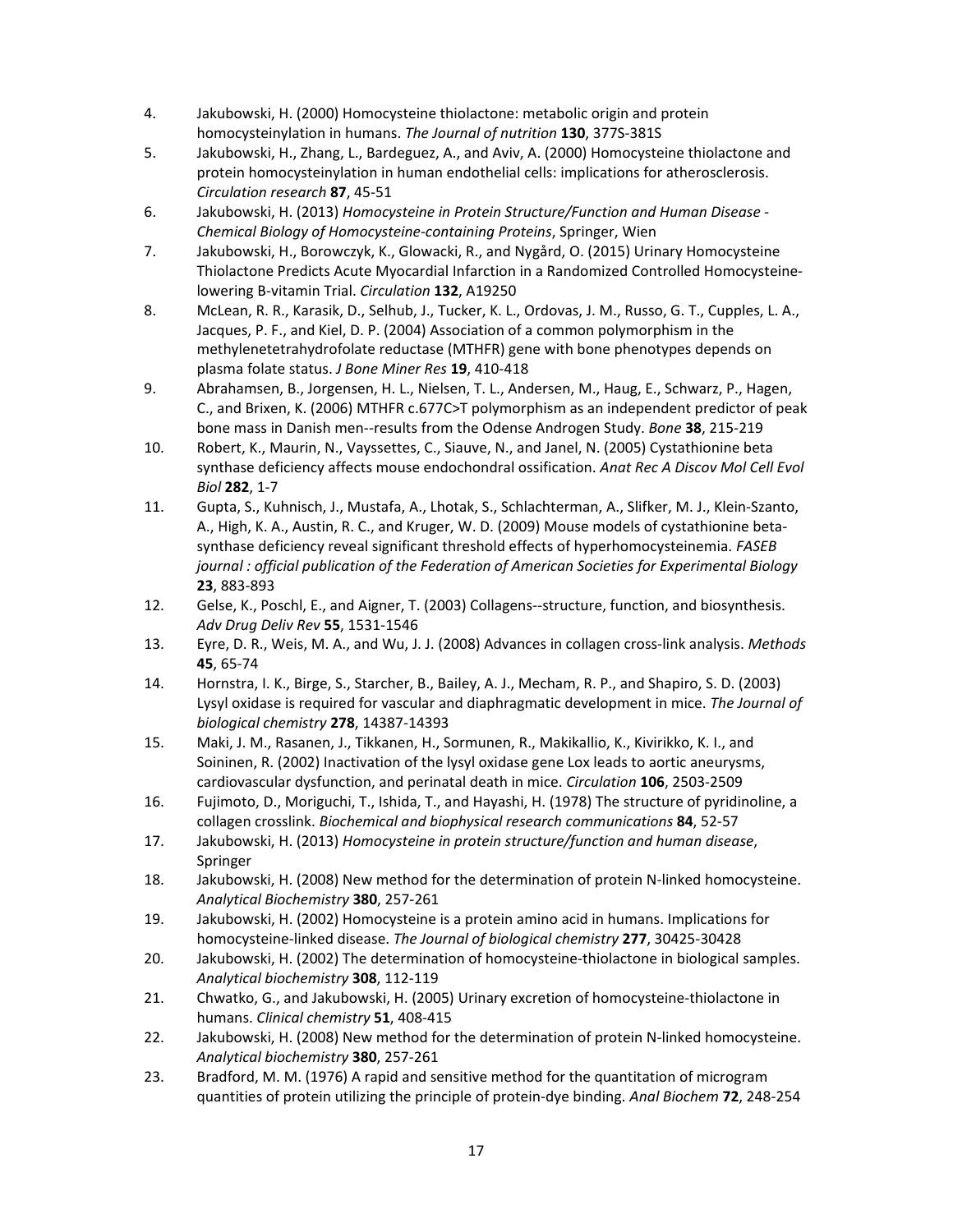- 24. Chwatko, G., and Jakubowski, H. (2005) The determination of homocysteine-thiolactone in human plasma. *Analytical biochemistry* **337**, 271-277
- 25. Jakubowski, H. (2006) Mechanism of the condensation of homocysteine thiolactone with aldehydes. *Chemistry* **12**, 8039-8043
- 26. Perła-Kaján, J., Gryszczyńska, A., Mielcarek, S., and Jakubowski, H. (2011) Cation exchange HPLC analysis of desmosines in elastin hydrolysates. *Anal Bioanal Chem* **401**, 2473-2479
- 27. Edwards, C. A., and O'Brien, W. D. (1980) Modified assay for determination of hydroxyproline in a tissue hydrolyzate. *Clin Chim Acta* **104**, 161-167
- 28. Jakubowski, H. (1999) Protein homocysteinylation: possible mechanism underlying pathological consequences of elevated homocysteine levels. *FASEB journal : official publication of the Federation of American Societies for Experimental Biology* **13**, 2277-2283
- 29. Telser, A., and Rovin, B. (1980) A specific stain for sulfhydryl groups in proteins after separation by polyacrylamide gel electrophoresis. *Biochimica et biophysica acta* **624**, 363-371
- 30. Bakun, M., Niemczyk, M., Domanski, D., Jazwiec, R., Perzanowska, A., Niemczyk, S., Kistowski, M., Fabijanska, A., Borowiec, A., Paczek, L., and Dadlez, M. (2012) Urine proteome of autosomal dominant polycystic kidney disease patients. *Clin Proteomics* **9**, 13
- 31. Liu, G., Nellaiappan, K., and Kagan, H. M. (1997) Irreversible inhibition of lysyl oxidase by homocysteine thiolactone and its selenium and oxygen analogues. Implications for homocystinuria. *The Journal of biological chemistry* **272**, 32370-32377
- 32. Pfaffl, M. W. (2001) A new mathematical model for relative quantification in real-time RT-PCR. *Nucleic acids research* **29**, e45
- 33. Watanabe, M., Osada, J., Aratani, Y., Kluckman, K., Reddick, R., Malinow, M. R., and Maeda, N. (1995) Mice deficient in cystathionine beta-synthase: animal models for mild and severe homocyst(e)inemia. *Proceedings of the National Academy of Sciences of the United States of America* **92**, 1585-1589
- 34. Jakubowski, H., Perla-Kajan, J., Finnell, R. H., Cabrera, R. M., Wang, H., Gupta, S., Kruger, W. D., Kraus, J. P., and Shih, D. M. (2009) Genetic or nutritional disorders in homocysteine or folate metabolism increase protein N-homocysteinylation in mice. *FASEB journal : official publication of the Federation of American Societies for Experimental Biology* **23**, 1721-1727
- 35. Jakubowski, H., Boers, G. H., and Strauss, K. A. (2008) Mutations in cystathionine betasynthase or methylenetetrahydrofolate reductase gene increase N-homocysteinylated protein levels in humans. *FASEB journal : official publication of the Federation of American Societies for Experimental Biology* **22**, 4071-4076
- 36. Fledelius, C., Johnsen, A. H., Cloos, P. A., Bonde, M., and Qvist, P. (1997) Characterization of urinary degradation products derived from type I collagen. Identification of a betaisomerized Asp-Gly sequence within the C-terminal telopeptide (alpha1) region. *The Journal of biological chemistry* **272**, 9755-9763
- 37. Takaluoma, K., Hyry, M., Lantto, J., Sormunen, R., Bank, R. A., Kivirikko, K. I., Myllyharju, J., and Soininen, R. (2007) Tissue-specific changes in the hydroxylysine content and cross-links of collagens and alterations in fibril morphology in lysyl hydroxylase 1 knock-out mice. *The Journal of biological chemistry* **282**, 6588-6596
- 38. McKusick, V. A. (1966) *Heritable Disorders of Connective Tissue, p. 155*, Mosby, C.V., St Louis
- 39. Kang, A. H., and Trelstad, R. L. (1973) A collagen defect in homocystinuria. *J Clin Invest* **52**, 2571-2578
- 40. Saito, M., Marumo, K., Soshi, S., Kida, Y., Ushiku, C., and Shinohara, A. (2010) Raloxifene ameliorates detrimental enzymatic and nonenzymatic collagen cross-links and bone strength in rabbits with hyperhomocysteinemia. *Osteoporos Int* **21**, 655-666
- 41. Griffiths, R., Tudball, N., and Thomas, J. (1976) Effect of induced elevated plasma levels of homocystine and methionine in rats on collagen and elastin structures. *Connect Tissue Res* **4**, 101-106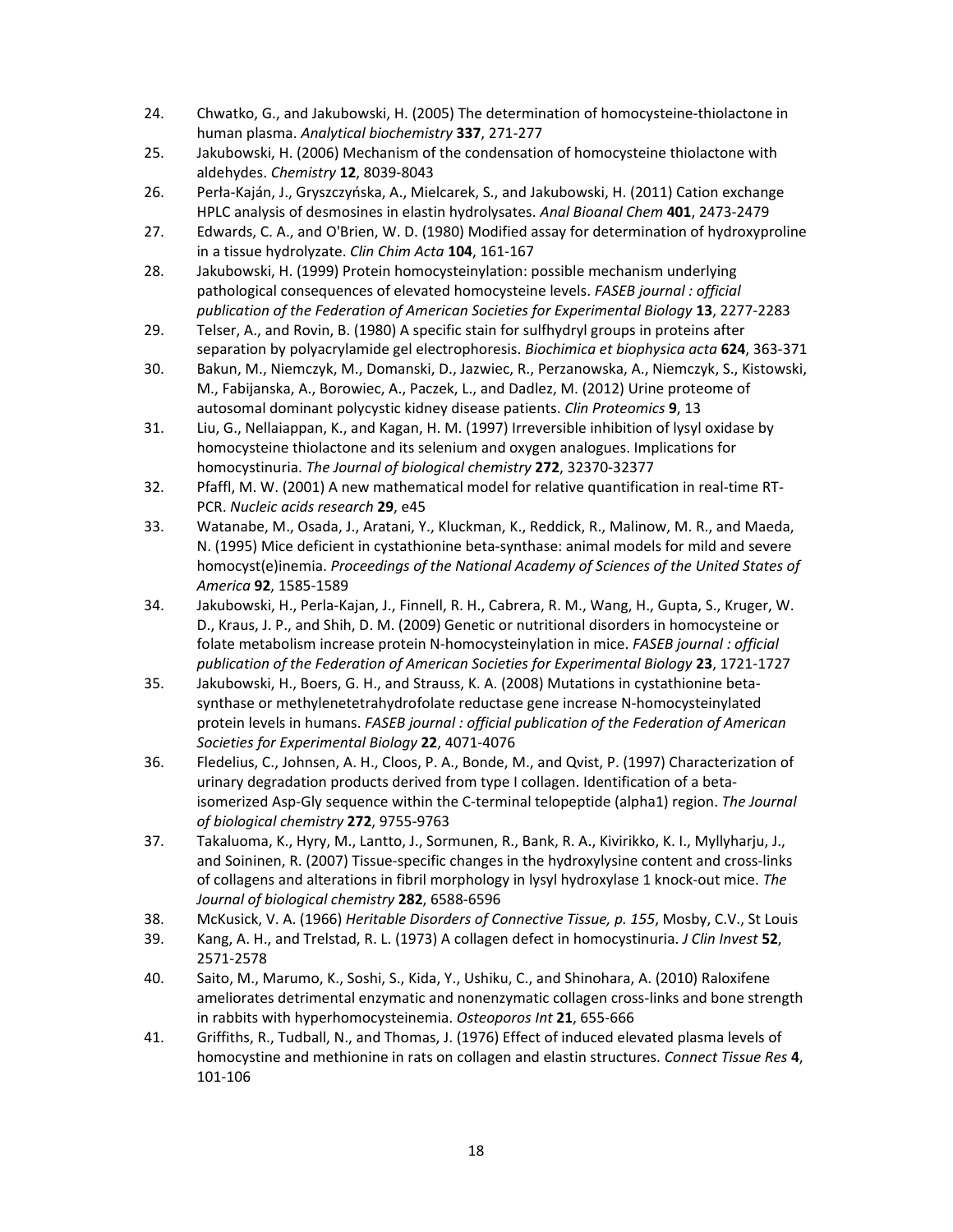- 42. Undas, A., Perla, J., Lacinski, M., Trzeciak, W., Kazmierski, R., and Jakubowski, H. (2004) Autoantibodies against N-homocysteinylated proteins in humans: implications for atherosclerosis. *Stroke* **35**, 1299-1304
- 43. Chwatko, G., Boers, G. H., Strauss, K. A., Shih, D. M., and Jakubowski, H. (2007) Mutations in methylenetetrahydrofolate reductase or cystathionine beta-synthase gene, or a highmethionine diet, increase homocysteine thiolactone levels in humans and mice. *FASEB journal : official publication of the Federation of American Societies for Experimental Biology* **21**, 1707-1713
- 44. Thaler, R., Agsten, M., Spitzer, S., Paschalis, E. P., Karlic, H., Klaushofer, K., and Varga, F. (2011) Homocysteine suppresses the expression of the collagen cross-linker lysyl oxidase involving IL-6, Fli1, and epigenetic DNA methylation. *The Journal of biological chemistry* **286**, 5578-5588
- 45. Raposo, B., Rodriguez, C., Martinez-Gonzalez, J., and Badimon, L. (2004) High levels of homocysteine inhibit lysyl oxidase (LOX) and downregulate LOX expression in vascular endothelial cells. *Atherosclerosis* **177**, 1-8
- 46. Sikora, M., Marczak, L., Twardowski, T., Stobiecki, M., and Jakubowski, H. (2010) Direct monitoring of albumin lysine-525 N-homocysteinylation in human serum by liquid chromatography/mass spectrometry. *Analytical biochemistry* **405**, 132-134
- 47. Marczak, L., Sikora, M., Stobiecki, M., and Jakubowski, H. (2011) Analysis of site-specific Nhomocysteinylation of human serum albumin in vitro and in vivo using MALDI-ToF and LC-MS/MS mass spectrometry. *Journal of proteomics* **74**, 967-974
- 48. Glowacki, R., and Jakubowski, H. (2004) Cross-talk between Cys34 and lysine residues in human serum albumin revealed by N-homocysteinylation. *The Journal of biological chemistry* **279**, 10864-10871
- 49. Sikora, M., Marczak, L., Kubalska, J., Graban, A., and Jakubowski, H. (2014) Identification of N-homocysteinylation sites in plasma proteins. *Amino acids* **46**, 235-244
- 50. Yang, X., Gao, Y., Zhou, J., Zhen, Y., Yang, Y., Wang, J., Song, L., Liu, Y., Xu, H., Chen, Z., and Hui, R. (2006) Plasma homocysteine thiolactone adducts associated with risk of coronary heart disease. *Clinica chimica acta; international journal of clinical chemistry* **364**, 230-234
- 51. Perla-Kajan, J., Stanger, O., Luczak, M., Ziolkowska, A., Malendowicz, L. K., Twardowski, T., Lhotak, S., Austin, R. C., and Jakubowski, H. (2008) Immunohistochemical detection of Nhomocysteinylated proteins in humans and mice. *Biomedicine & pharmacotherapy = Biomedecine & pharmacotherapie* **62**, 473-479
- 52. Paoli, P., Sbrana, F., Tiribilli, B., Caselli, A., Pantera, B., Cirri, P., De Donatis, A., Formigli, L., Nosi, D., Manao, G., Camici, G., and Ramponi, G. (2010) Protein N-homocysteinylation induces the formation of toxic amyloid-like protofibrils. *Journal of molecular biology* **400**, 889-907
- 53. Sauls, D. L., Lockhart, E., Warren, M. E., Lenkowski, A., Wilhelm, S. E., and Hoffman, M. (2006) Modification of fibrinogen by homocysteine thiolactone increases resistance to fibrinolysis: a potential mechanism of the thrombotic tendency in hyperhomocysteinemia. *Biochemistry* **45**, 2480-2487
- 54. Undas, A., Jankowski, M., Twardowska, M., Padjas, A., Jakubowski, H., and Szczeklik, A. (2005) Antibodies to N-homocysteinylated albumin as a marker for early-onset coronary artery disease in men. *Thrombosis and haemostasis* **93**, 346-350
- 55. Tanzer, M. L. (1968) Intermolecular cross-links in reconstituted collagen fibrils. Evidence for the nature of the covalent bonds. *The Journal of biological chemistry* **243**, 4045-4054
- 56. Lubec, B., Fang-Kircher, S., Lubec, T., Blom, H. J., and Boers, G. H. (1996) Evidence for McKusick's hypothesis of deficient collagen cross-linking in patients with homocystinuria. *Biochimica et biophysica acta* **1315**, 159-162
- 57. Majors, A., Ehrhart, L. A., and Pezacka, E. H. (1997) Homocysteine as a risk factor for vascular disease. Enhanced collagen production and accumulation by smooth muscle cells. *Arteriosclerosis, thrombosis, and vascular biology* **17**, 2074-2081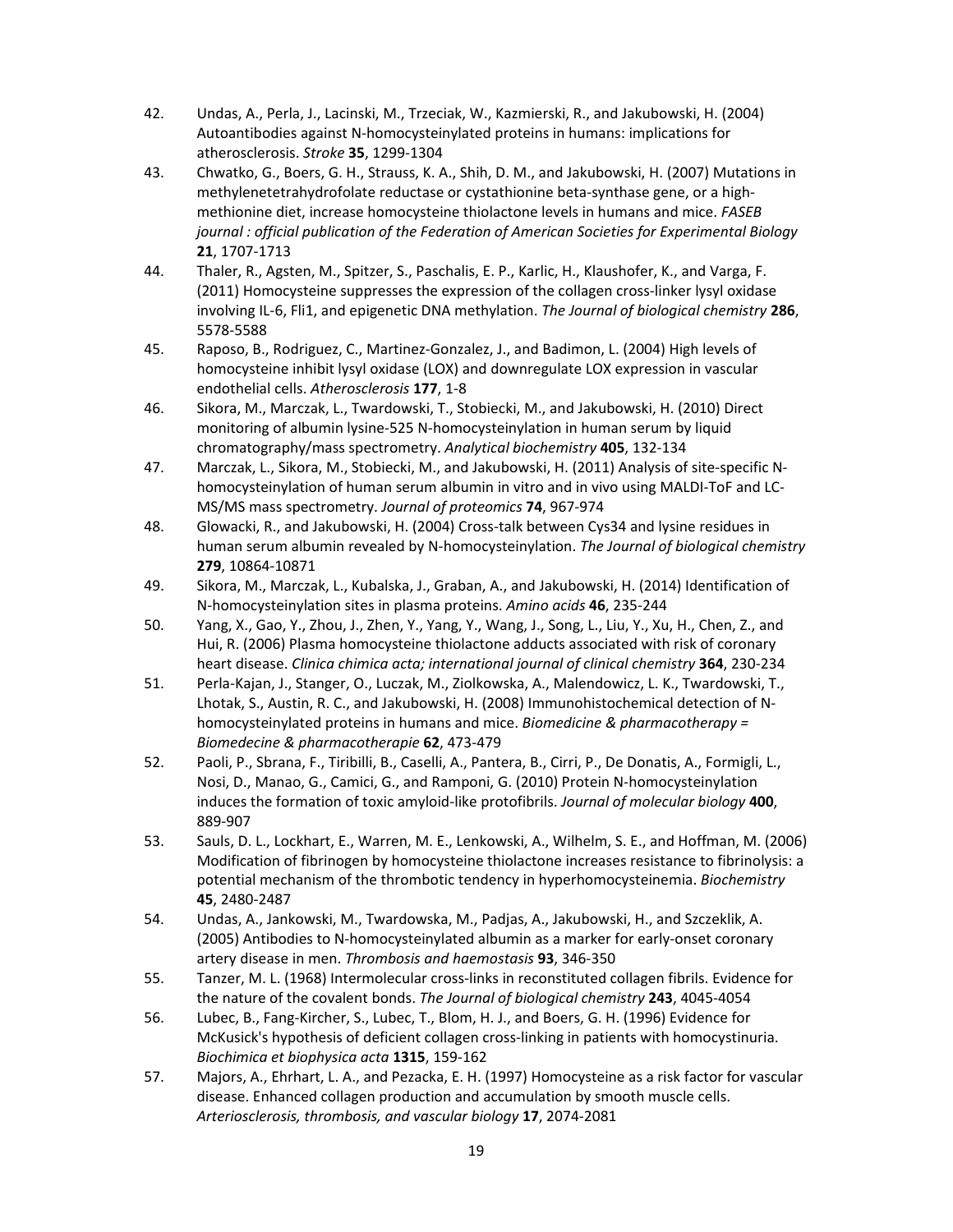58. Lei, W., Long, Y., Li, S., Liu, Z., Zhu, F., Hou, F. F., and Nie, J. (2015) Homocysteine Induces Collagen I Expression by Downregulating Histone Methyltransferase G9a. *PloS one* **10**, e0130421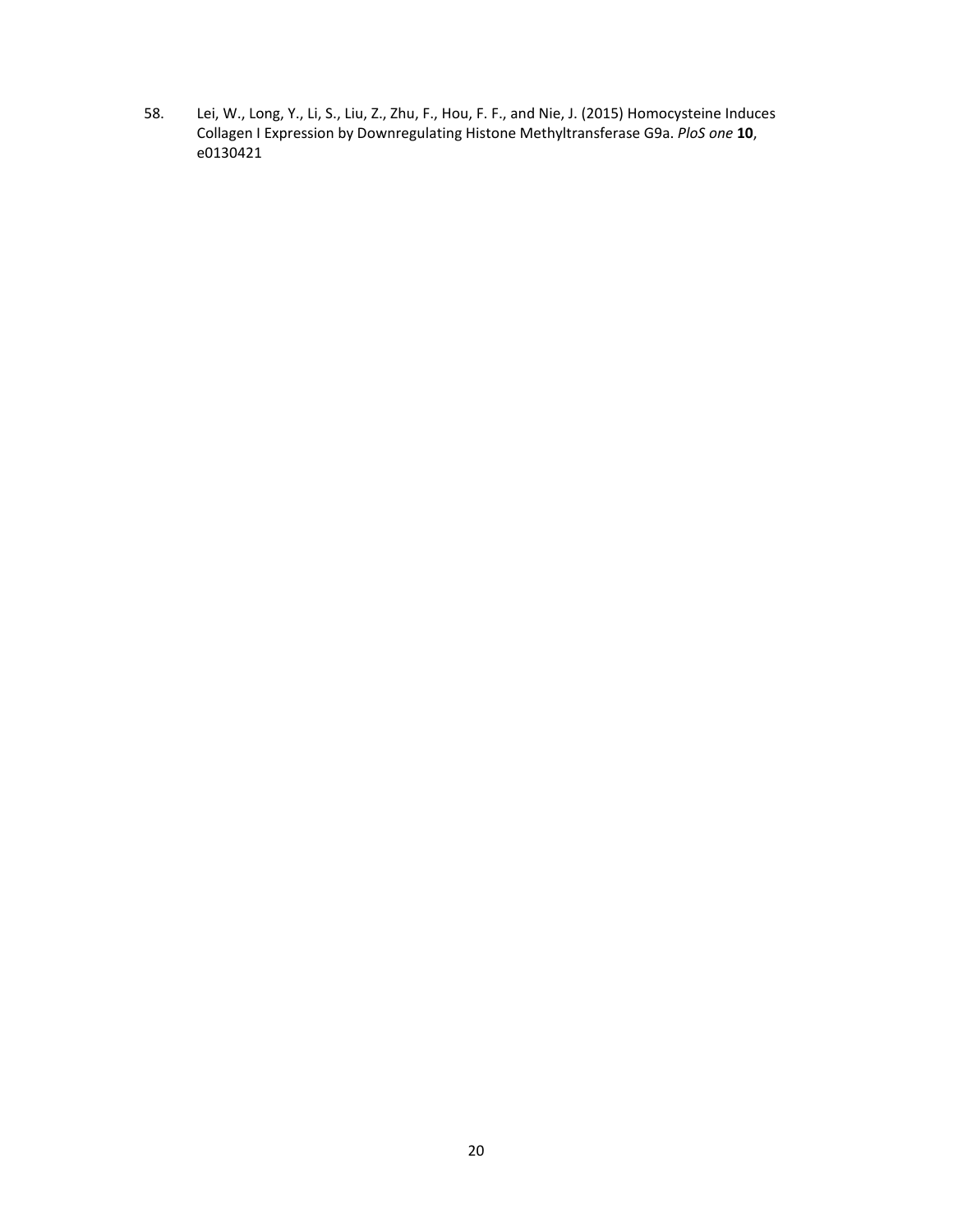# **FOOTNOTES**

This study was supported in part by grants from the National Science Center, Poland (2011/02/A/NZ1/00010, 2012/07/B/NZ7/01178, 2013/09/B/NZ5/02794, 2013/11/B/NZ1/00091, 2014/15/B/NZ2/01079), and the American Heart Association (0855919D, 12GRNT9420014).

The abbreviations used are: bp, base pairs; Cbs, cystathionine β-synthase; Col1A1, collagen alpha-1(I) chain; CTX I, carboxyterminal telopeptide of collagen type I; Dpd, deoxypyridinoline; DTT, dithiothreitol; Hcy, homocysteine; HHcy, hyperhomocysteinemia; HPLC, high performance liquid chromatography; IAA, iodoacetamide; LC, liquid chromatography; Lox, lysyl oxidase; MetRS, methionyl-tRNA synthetase; MMTS, methyl methanethiosulfonate; MS, mass spectrometry; *N*-Hcy, Hcy linked to a protein *via* an isopeptide bond with ε-amino group of a lysine residue; PICP, procollagen I C-terminal propeptide; Pyd, pyridinoline; TCEP, tris(2-carboxyethyl) phosphine; tHcy, total Hcy; *S*-Hcy, Hcy linked to a protein *via* a disulfide bond with a protein thiol; *N*-Hcy, Hcy linked to a protein *via* an isopeptide bond with an ε-amino group of a lysine residue.

# **FIGURE LEGENDS**

**Figure 1.** Collagen *N*- and *S*-Hcy are elevated in *Cbs*-/- mice. *N*-and *S*-Hcy were quantified by HPLC in total bone collagen (panel **A.**), acid-soluble tail collagen (panel **B.**), and total heart collagen from *Cbs*- /- and *Cbs*+/- mice. Asterisks (\*) denote significant (*P*<0.05) differences between *Cbs*-/- (n=4-5) and *Cbs*+/- (n=4-6) mice. *P* values shown are for comparisons between *N*-and *S*-linked Hcy levels.

**Figure 2.** Localization of *N*-homocysteinylation and crosslinking sites in the primary structure of collagen type I alpha-1 chain. *N*-homocysteinylation sites were identified by LC-MS/MS in the present work. Crosslinking sites were identified by other investigators (13). The amino acid sequence of mature mouse Col1A1 (residues 152-1207 of procollagen) is from http://www.uniprot.org/uniprot/P11087. *N*- and *C*-terminal nonhelical telopeptide regions are underlined. Peptides containing *N*-Hcy are indicated in boldface. Lysine residue susceptible to *N*homocysteinylation *in vitro* and *in vivo* (**K160**) is indicated by a superscript number. Lysine residues susceptible to *N*-homocysteinylation only *in vitro* (*K<sup>266</sup>*, *K584*, *K1085*) are indicated by superscript numbers and italicized. Lysine residues  $K^{160}$ ,  $K^{254}$ ,  $K^{1097}$ ,  $K^{1197}$  corresponding to homologous lysines in human Col1A1 that are involved in pyridinoline crosslink formation, are highlighted in gray.

**Figure 3.** Collagen content in tissues of *Cbs<sup>-/-</sup>* and *Cbs<sup>+/-</sup>* mice. Collagen was quantified in the bone, heart (panel **A.**), and tail (panel **B.**) by measurements of hydroxyproline in tissue hydrolysates. The values shown for the heart and bone were obtained with 4-6 mice, while the values for the tail were obtained with 12-20 mice for each genotype.

**Figure 4.** Reduced collagen crosslinking in *Cbs<sup>-/-</sup>* mice. Pyd/Dpd crosslinks were quantified using an UPLC assay in heart (n=5-6), bone (n=5-6), and tail (n=16-23) collagen from *Cbs<sup>-/-</sup>* (n=6-16) and *Cbs<sup>+/-</sup>* (n=5-23) mice. *P* values shown are for comparisons between *Cbs*-/- and *Cbs*+/- mice. Asterisks (\*) indicate significant (p<0.05) effect of the *Cbs* genotype.

Figure 5. Reduced plasma Dpd levels in *Cbs<sup>-/-</sup>* mice. Dpd was quantified by a competitive immunoassay in acid-hydrolyzed plasma samples from *Cbs<sup>-/-</sup>* (n=7) and *Cbs<sup>+/-</sup>* (n=10) mice.

**Figure 6.** Increased Lox mRNA expression in the hearts of *Cbs*-/- mice. Lox expression was quantified by real-time PCR.  $*$  p<0.05 for *Cbs*<sup> $\frac{1}{2}$ </sup> (n=3) *vs. Cbs*<sup> $+/-$ </sup> (n=3) mice.

**Figure 7.** Schematic representation of collagen *N*-homocysteinylation and pyridinoline crosslink formation. See text for discussion.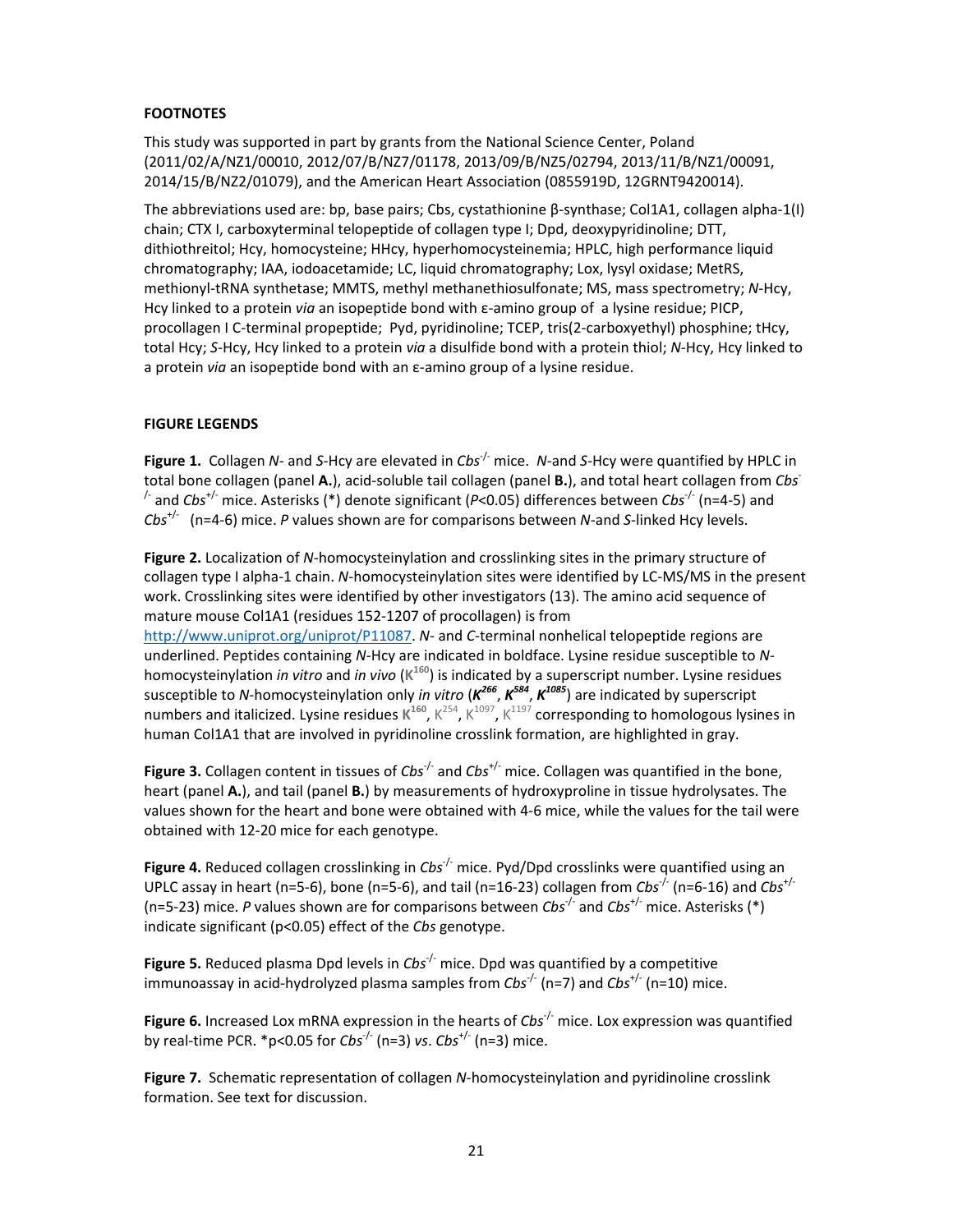

**Fig. 1**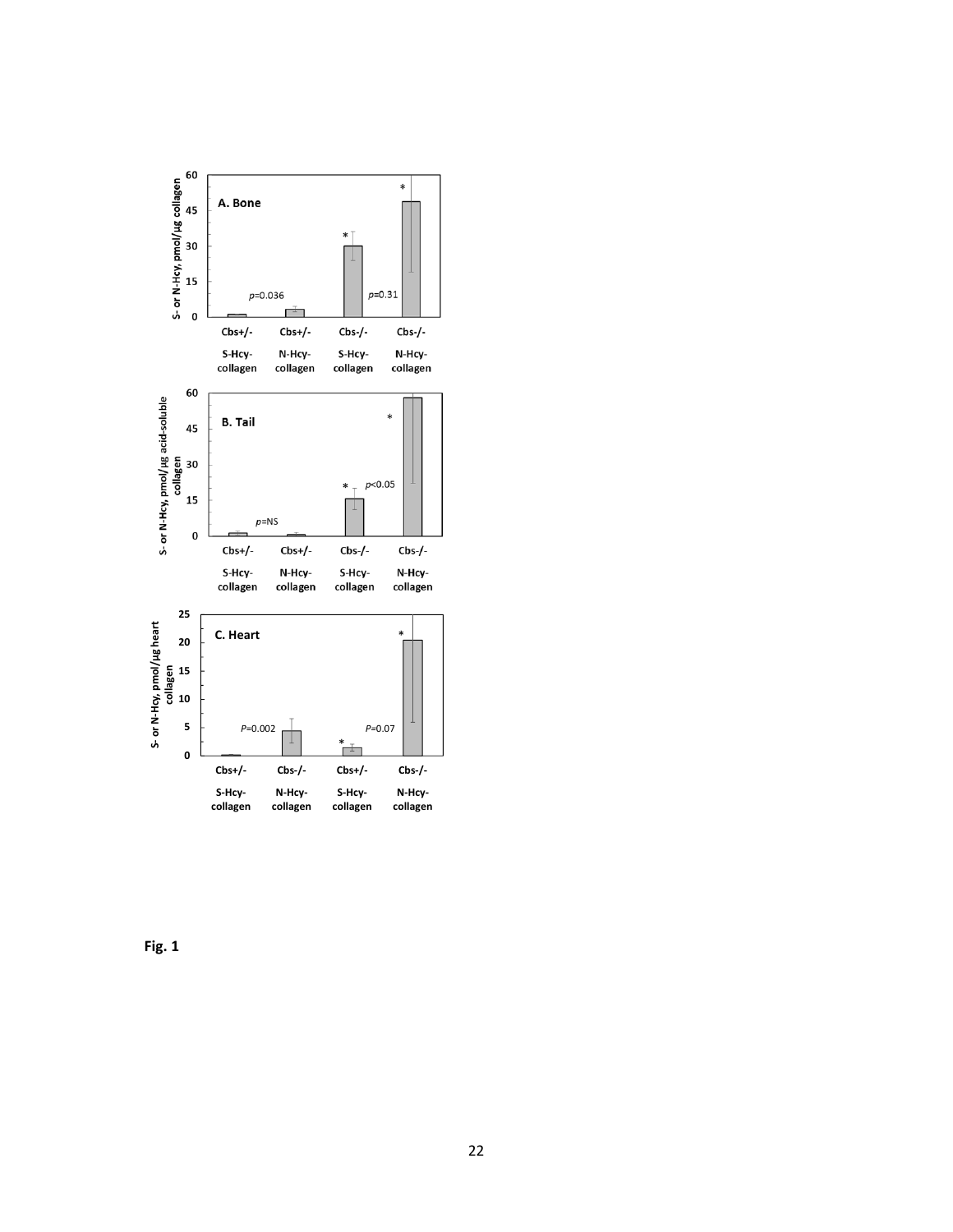**152QMSYGYDEK<sup>16</sup>***0***SAGVSVPGPMGPSGPR**GLPGPPGAPGPQGFQGPPGEPGEPGGSGPMGPRGPPGPPGKNGDDGEAGKPGRPGERGPPGPQGARGLPGTAGLPGMKGHR**GFSGLDGA***K<sup>266</sup>***GDAGPAGPK** GEPGSPGENGAPGQMGPRGLPGERGRPGPPGTAGARGNDGAVGAAGPPGPTGPTGPPGFPGAVGAKGEAGPQGARGSEGPQGVRGEPGPPGPAGAAGPAGNPGADGQPGAKGANGAPGIAGAPGFPGARGPSG PQGPSGPPGPKGNSGEPGAPGNKGDTGAKGEPGATGVQGPPGPAGEEGKRGARGEPGPSGLPGPPGERGGPGSRGFPGADGVAGPKGPSGERGAPGPAGPKGSPGEAGRPGEAGLPGAKGLTGSPGSPGPDGKTGP PGPAGQDGRPGPAGPPGARGQAGVMGFPGPK**GTAGEPG***K<sup>583</sup>***AGER**GLPGPPGAVGPAGKDGEAGAQGAPGPAGPAGERGEQGPAGSPGFQGLPGPAGPPGEAGKPGEQGVPGDLGAPGPSGARGERGFPGERG VQGPPGPAGPRGNNGAPGNDGAKGDTGAPGAPGSQGAPGLQGMPGERGAAGLPGPKGDRGDAGPKGADGSPGKDGARGLTGPIGPPGPAGAPGDKGEAGPSGPPGPTGARGAPGDRGEAGPPGPAGFAGPPGA DGQPGAKGEPGDTGVKGDAGPPGPAGPAGPPGPIGNVGAPGPKGPRGAAGPPGATGFPGAAGRVGPPGPSGNAGPPGPPGPVGKEGGKGPRGETGPAGRPGEVGPPGPPGPAGEKGSPGADGPAGSPGTPGPQGI AGQRGVVGLPGQRGERGFPGLPGPSGEPGKQGPSGSSGERGPPGPMGPPGLAGPPGESGREGSPGAEGSPGRDGAPGAKGDRGETGPAGPPGAPGAPGAPGPVGPAGKNGDRGETGPAGPAGPIGPAGARGPAGP QGPR**GD***K<sup>1085</sup>***GETGEQGD**RGIKGHRGFSGLQGPPGSPGSPGEQGPSGASGPAGPRGPPGSAGSPGKDGLNGLPGPIGPPGPRGRTGDSGPAGPPGPPGPPGPPGPPSGGYDFSFLPQPPQEKSQDGGRYYRA**1207**

# **Fig. 2**



**Fig. 3**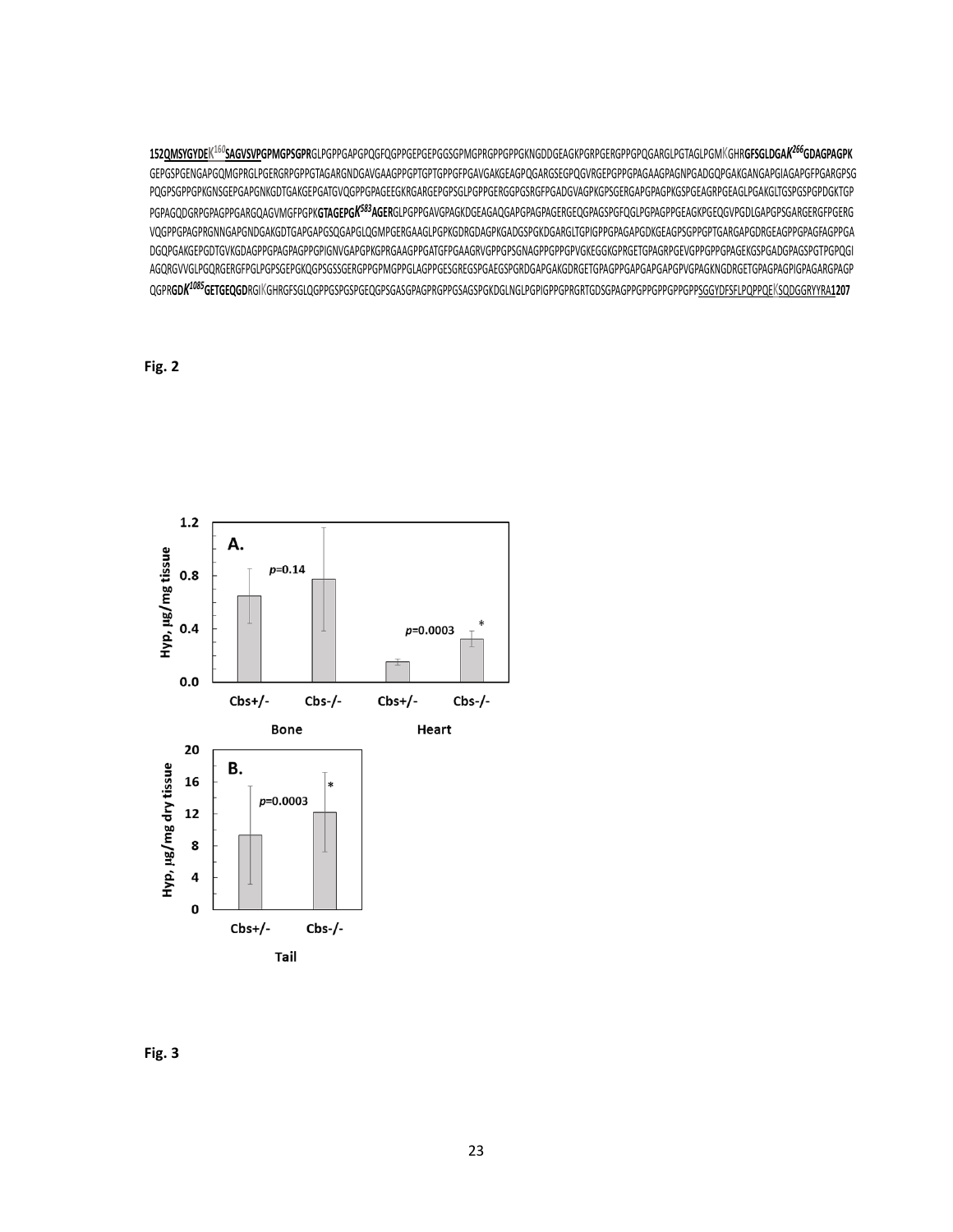

**Fig. 4**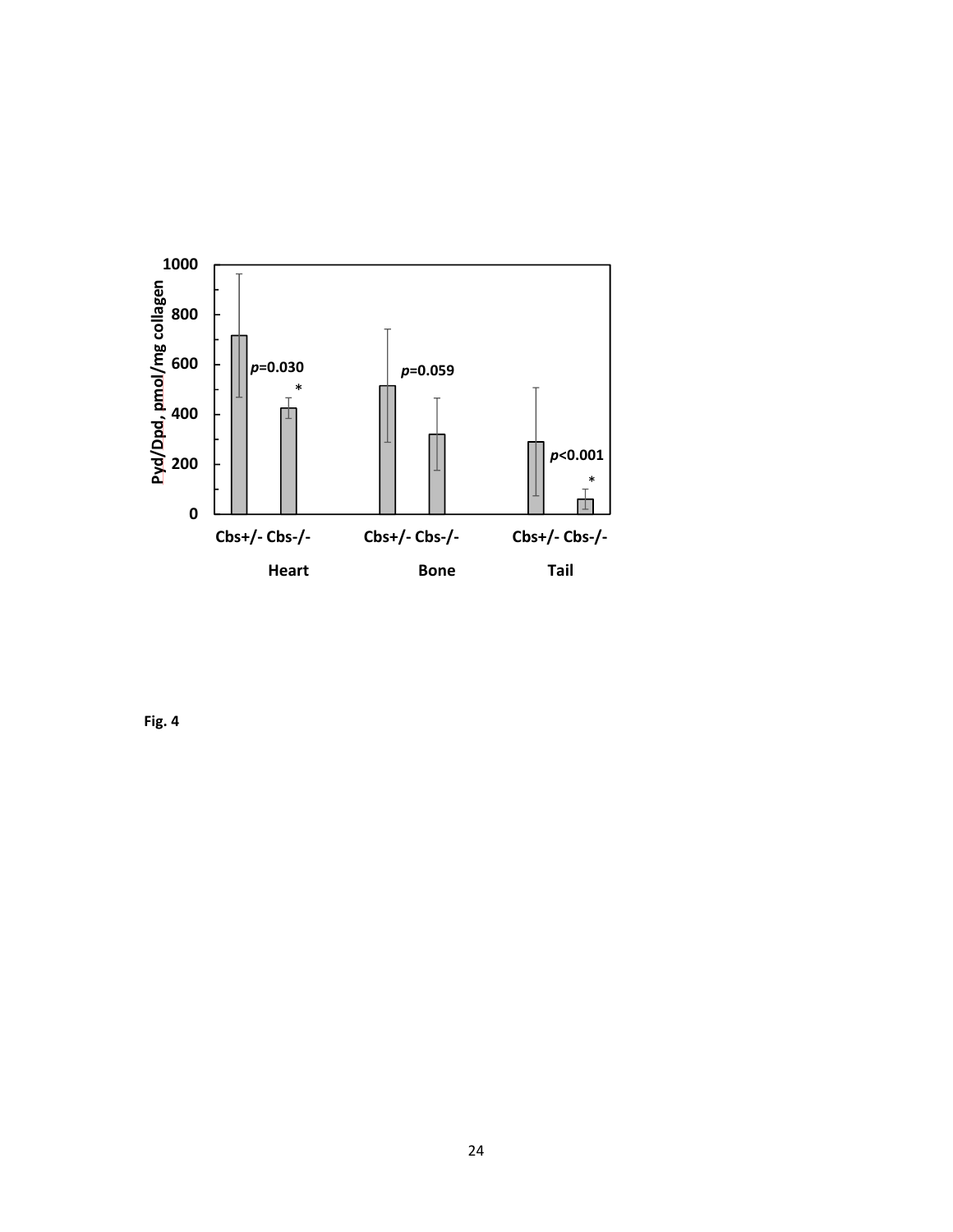





**Fig. 6**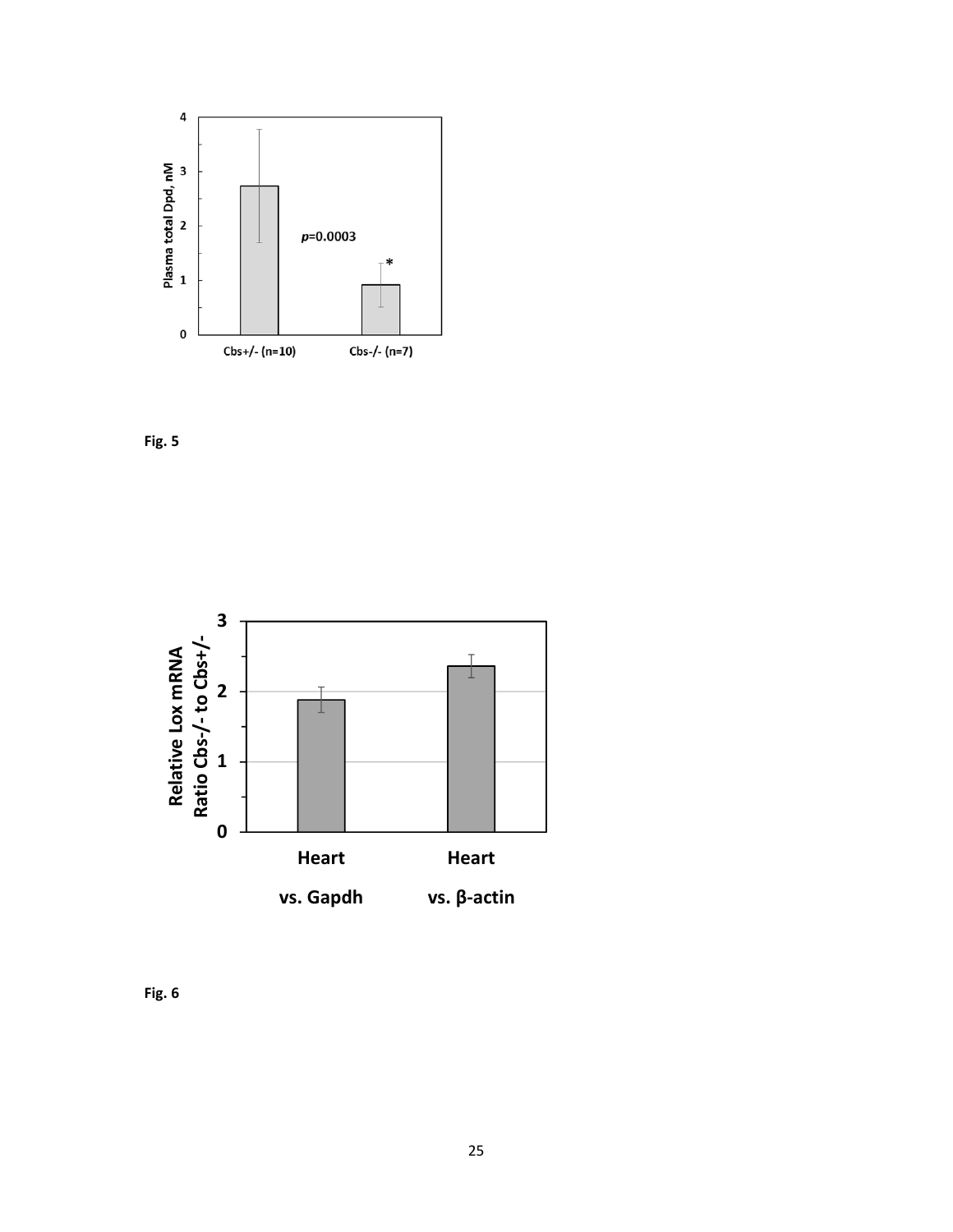

Pyridinoline crosslink

No crosslinking

**Fig. 7**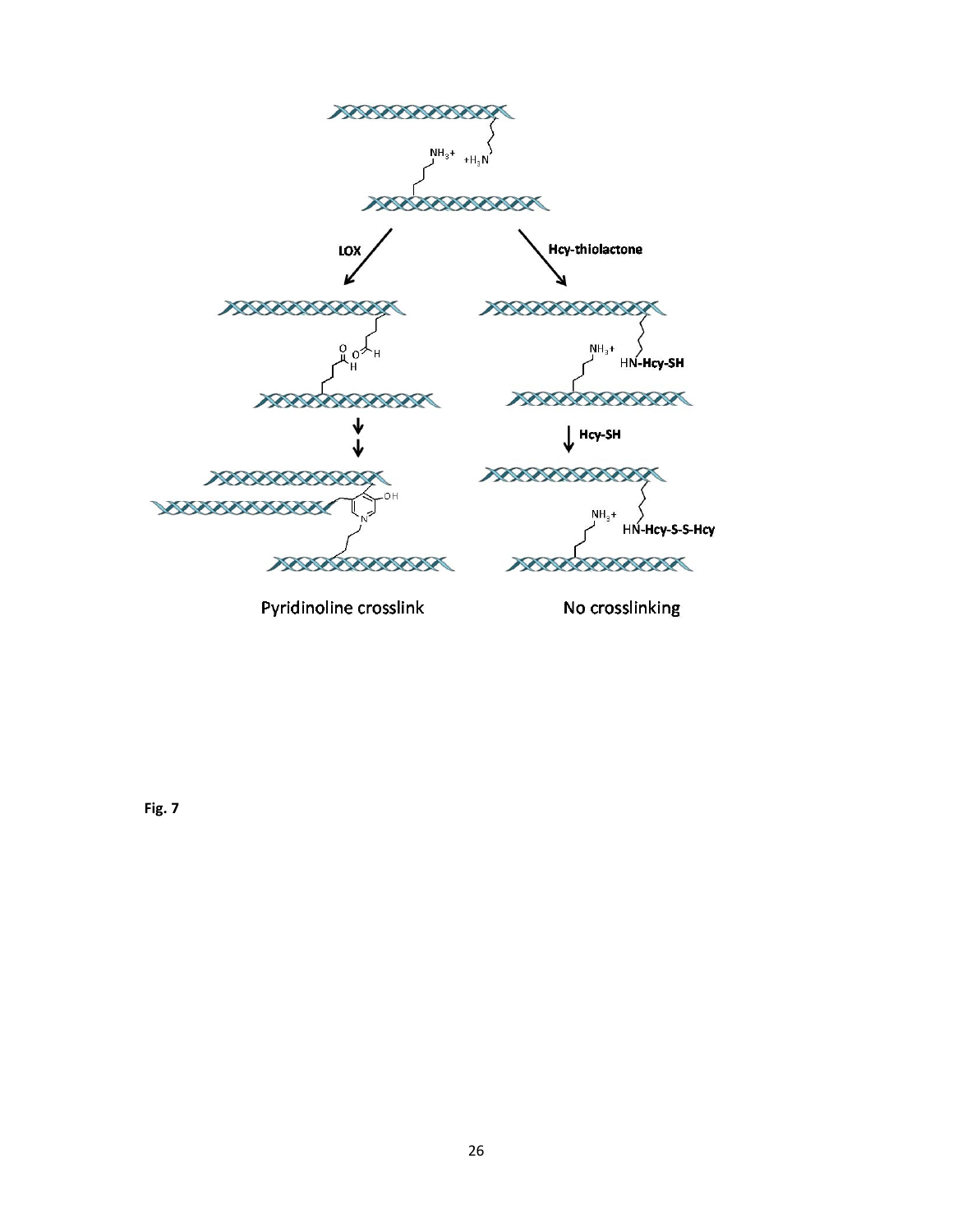| TABLE I. Plasma and urinary N-Hcy-protein, Hcy-thiolactone, and tHcy are severely elevated in Cbs- |  |
|----------------------------------------------------------------------------------------------------|--|
| deficient mice <sup>a</sup>                                                                        |  |

| Genotype (n)       | $N$ -Hcy-protein, $\mu$ M | Hcy-thiolactone, µM | tHcy, µM      |
|--------------------|---------------------------|---------------------|---------------|
| Plasma             |                           |                     |               |
| $Cbs^{-/-}$<br>(4) | $16.6{\pm}4.1$            |                     | $272 + 50$    |
| $Cbs^{+/}(4)$      | $1.5 \pm 0.2$             | $0.006 \pm 0.0002$  | $5.0 \pm 2.6$ |
| Urine              |                           |                     |               |
| $Cbs^{-/-}(6)$     | $15.1 \pm 4.7$            | $11.8 + 0.9$        | 4628±1105     |
| $Cbs^{+/}$<br>(6)  | $0.5 \pm 0.2$             | < 0.2               | $69 + 16$     |

*<sup>a</sup>* Data are shown as means±SD.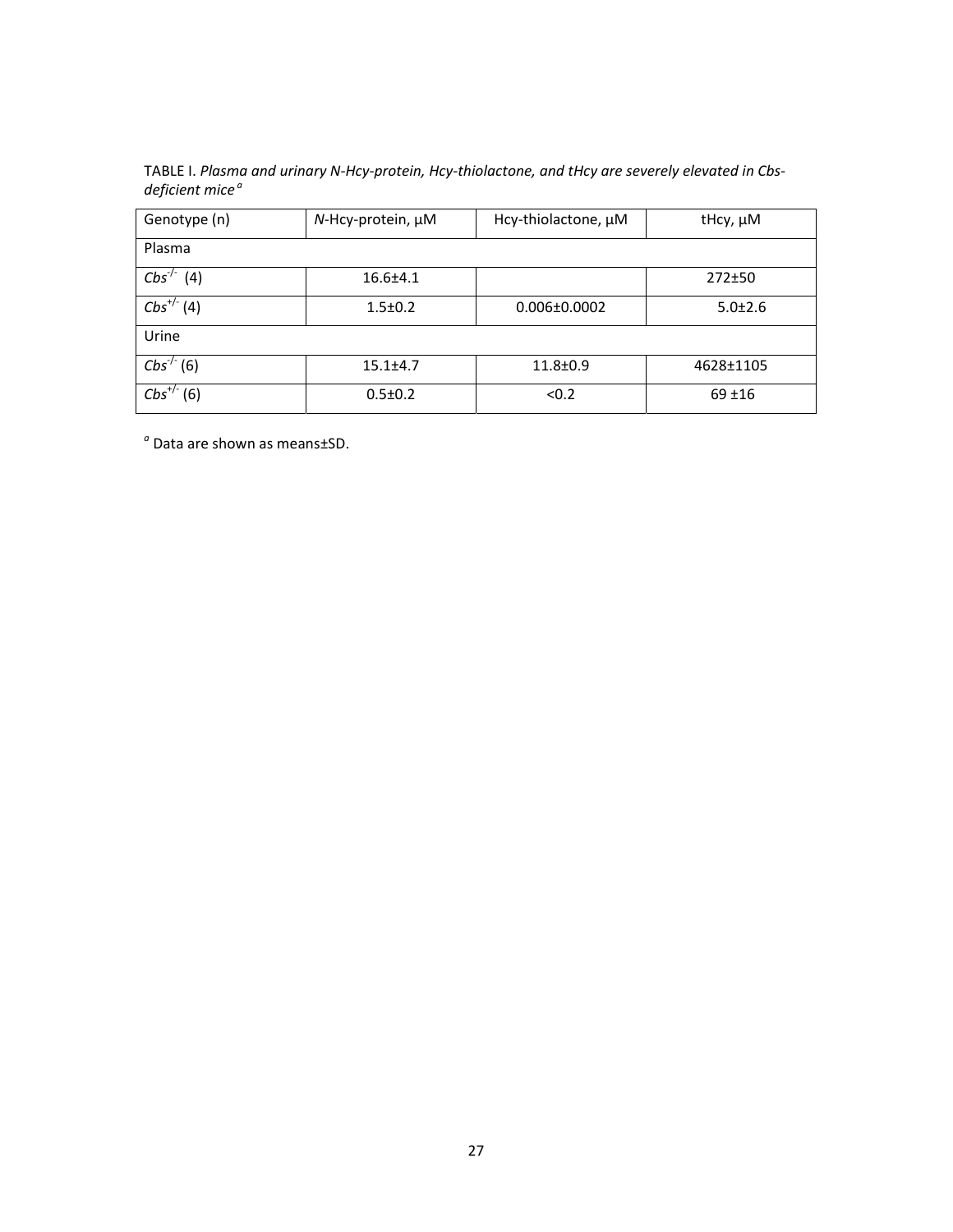| Collagen type I N-Hcy-peptide                                                                    | Chain   | lon   | N-Hcy-Lys        | Start-end   |
|--------------------------------------------------------------------------------------------------|---------|-------|------------------|-------------|
|                                                                                                  |         | score | residue no.      |             |
| Procedure with DTT reduction and IAA modification                                                |         |       |                  |             |
| QMSYGYDEK <sup>Hcy</sup> SAGVSVPGPMGPSGPR                                                        | Alpha 1 | 88    | 160              | $152 - 176$ |
| GFSGLDGAK <sup>Hcy</sup> GDTGPAGPK                                                               | Alpha 1 | 139   | 266              | 258-275     |
| GTAGEPGK <sup>Hcy</sup> AGER                                                                     | Alpha 1 | 59    | 583              | 576-587     |
| GDK <sup>Hcy</sup> GETGEQGDR                                                                     | Alpha 1 | 72    | 1085             | 1083-1094   |
| DLEVDTTLK <sup>Hcy</sup> SLSQQIENIR                                                              | Alpha 1 | 146   | 1225             | 1217-1235   |
| GPAGPSGPIGK <sup>Hcy</sup> DGR                                                                   | Alpha 2 | 133   | 1070             | 1060-1073   |
| DYEVDATLK <sup>HCY</sup> SLNNQIETLLTPEGSR                                                        | Alpha 2 | 67    | 1128             | 1120-1144   |
| Procedure with TCEP reduction and MMTS thiolation                                                |         |       |                  |             |
| GPPGPLGLGGNFASQMSYGYDEK <sup>Hcy</sup> SAGVSVPGPM                                                | Alpha 1 | 76    | 160 <sup>b</sup> | 138-176     |
| <b>GPSGPR</b>                                                                                    |         |       |                  |             |
| PGPPGPPGPPGPPGLGGNFASQMSYGYDEK <sup>Hcy</sup> SAGV                                               | Alpha 1 | 89    | 160 <sup>c</sup> | 131-176     |
| <b>SVPGPMGPSGPR</b>                                                                              |         |       |                  |             |
| GFSGLDGAK <sup>Hcy</sup> GDTGPAGPK                                                               | Alpha 1 | 123   | $266^{\circ}$    | 258-275     |
| $KHCY$ denotes N-Hcy-Lys residue.                                                                |         |       |                  |             |
| <sup>a</sup> Collagen peptides were analyzed using the IAA or MMTS sample preparation procedure. |         |       |                  |             |
| $b$ Identified in native collagen                                                                |         |       |                  |             |
| <sup>c</sup> Identified in native collagen treated with Hcy-thiolactone                          |         |       |                  |             |

TABLE II. *N-Hcy-peptides identified by LC-MS/MS in rat tail collagen type I modified with Hcythiolactone in vitro <sup>a</sup>*

| Collagen type I N-Hcy-peptide                                           | Chain   | lon   | N-Hcy-Lys        | Start-end |
|-------------------------------------------------------------------------|---------|-------|------------------|-----------|
|                                                                         |         | score | residue no.      |           |
|                                                                         |         |       |                  |           |
| PGLGGNFASQMSYGYDEK <sup>Hcy</sup> SAGVSVPGPMGPSGPR                      | Alpha 1 | 64    | $160^b$          | 143-176   |
| DEK <sup>Hcy</sup> SAGVSVPGPMGPSGPR                                     | Alpha 1 | 77    | $160^c$          | 158-176   |
| GFSGLDGAK <sup>Hcy</sup> GDTGPAGPK                                      | Alpha 1 | 91    | 266 <sup>c</sup> | 258-275   |
| GPAGPSGPIGK <sup>Hcy</sup> DGR                                          | Alpha 2 | 110   | $1070^c$         | 1060-1073 |
| K <sup>Hcy</sup> denotes N-Hcy-Lys residue                              |         |       |                  |           |
| <sup>a</sup> Collagen was reduced with TCEP and thiolated with MMTS     |         |       |                  |           |
| $b$ Identified in native collagen                                       |         |       |                  |           |
| <sup>c</sup> Identified in native collagen treated with Hcy-thiolactone |         |       |                  |           |
|                                                                         |         |       |                  |           |

TABLE III. *N-Hcy-peptides identified by LC-MS/MS in Cbs-/- mouse bone collagen type I a*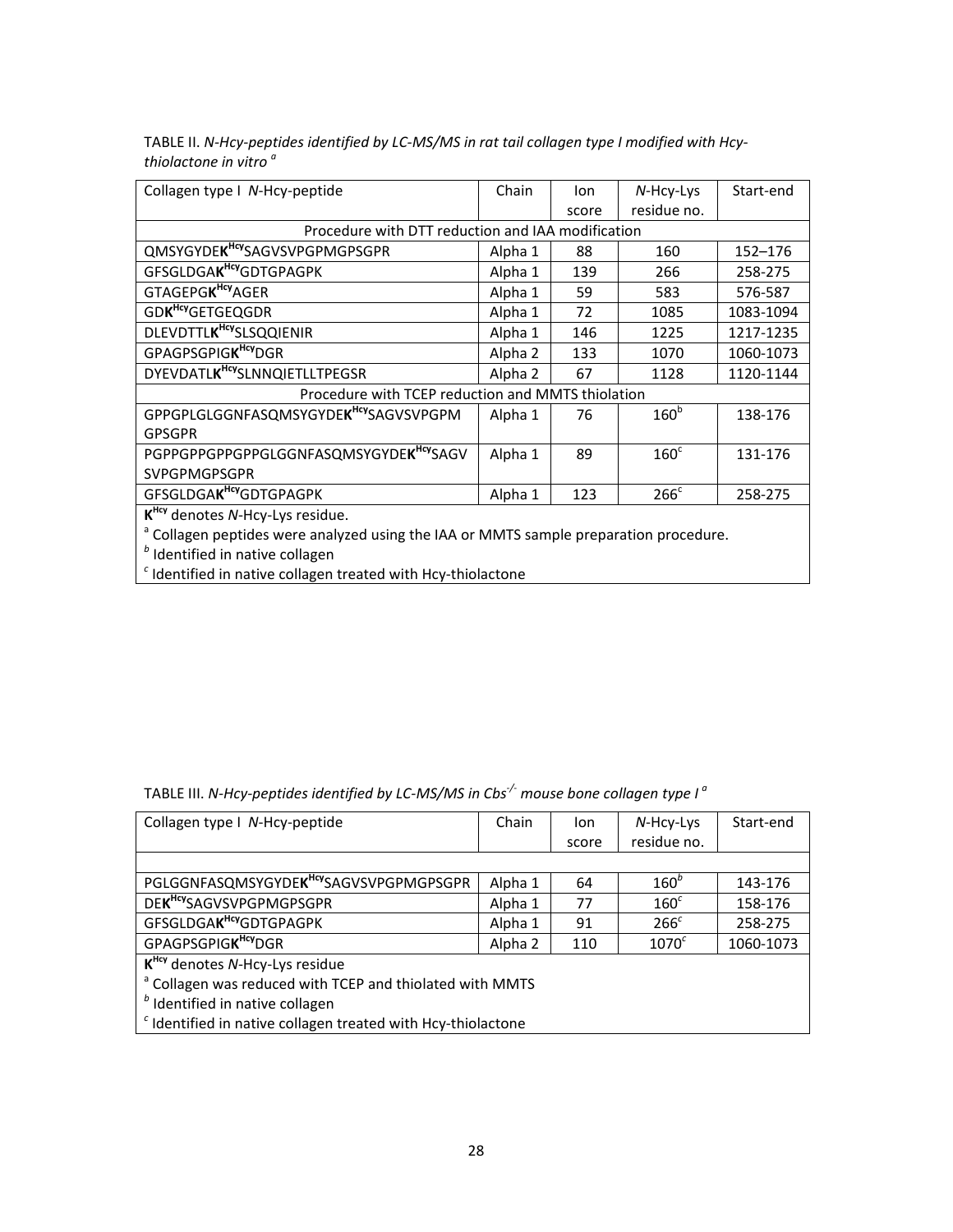TABLE IV. *Levels of plasma carboxyterminal telopeptide of collagen type I (CTX I) and procollagen I Cterminal propeptide (PICP) in Cbs-/- and Cbs+/- mice a*

| Genotype (n)      | Age,   | Plasma       |                                    | Plasma CTXI                                       |                                        | Plasma PICP,  |
|-------------------|--------|--------------|------------------------------------|---------------------------------------------------|----------------------------------------|---------------|
|                   | days   | tHcy,<br>μM  | <b>Median</b><br>(range),<br>pg/mL | Log<br>transformed<br>adjusted mean,<br>ln[pg/mL] | Adjusted<br>original scale,<br>(pg/mL) | pg/mL         |
| $Cbs^{+/}$ (n=20) | 293±50 | $10.5 + 4.5$ | 68.6 (2-342)                       | $4.1 \pm 1.4$                                     | 60.1                                   | $3.8 + 1.1$   |
| $Cbs^{-1}$ (n=26) | 285±50 | 251±53       | 37.6 (1-292)                       | $3.1 \pm 1.7$                                     | 22.0                                   | $5.1 \pm 1.0$ |
| P value           |        | < 0.001      |                                    |                                                   | 0.043                                  | 0.18          |

*a* Data are shown as means±SD. P values were calculated using two-tailed *t*-test. Adjusted means for plasma CTXI were calculated using the log-transformed data. These were exponentiated to obtain adjusted values on the original scale.